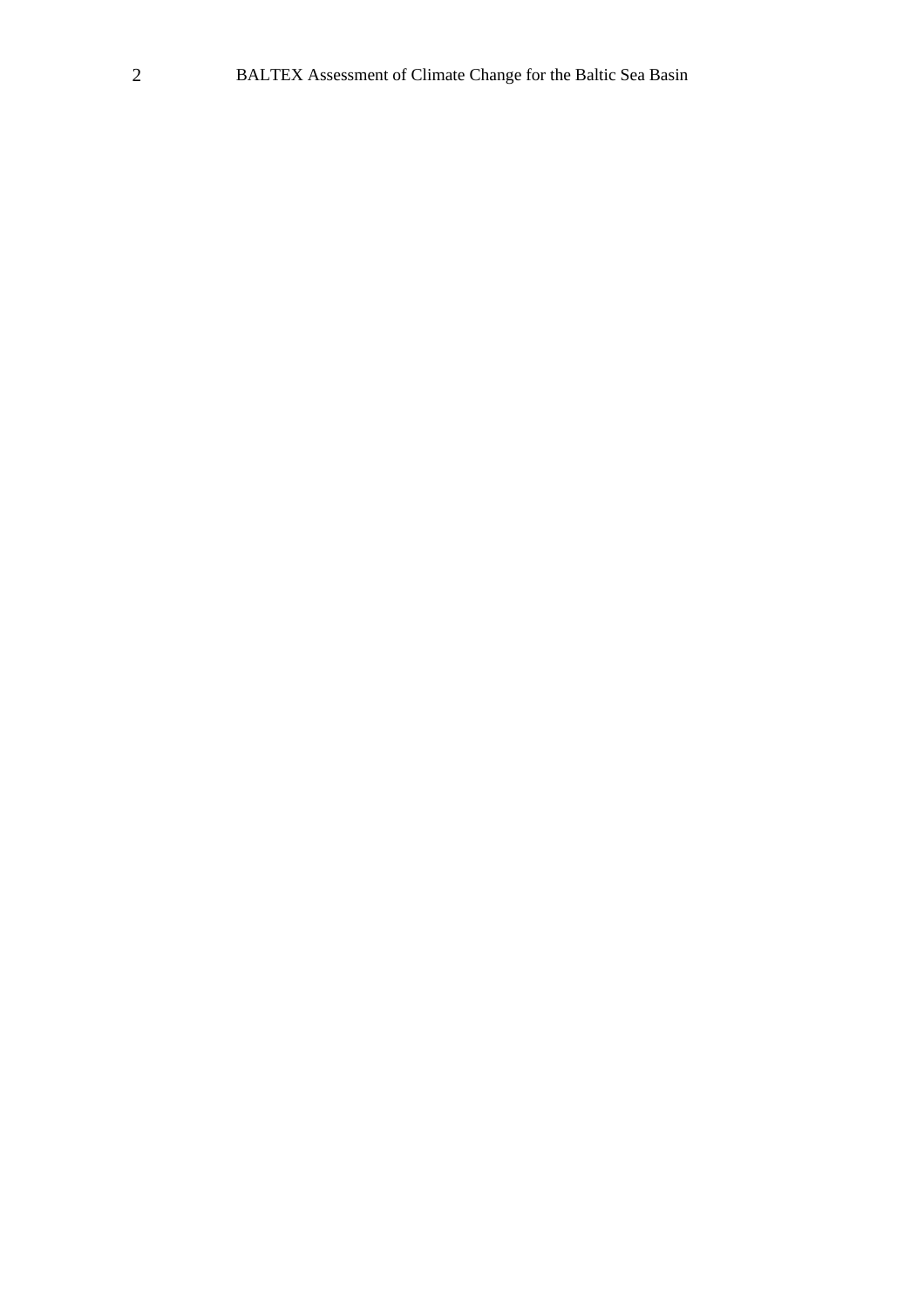### **Preface**

Leading scientists, politicians, and journalists from the Baltic Sea countries, and beyond, took part in the First International Conference on the Assessment of Climate Change for the Baltic Sea Basin on 22-23 May 2006 in Göteborg Sweden. The Conference, organised by Göteborg University, BALTEX and HELCOM, aimed at an assessment of ongoing and possible future climate variations in the Baltic Sea basin. The assessment presented is a result of a recently established BALTEX Assessment of Climate Change for the Baltic Sea Basin (BACC) Project. The BACC project is a joint venture of BALTEX and HELCOM (Baltic Marine Environment Protection Commission) as an example of a dialogue between the scientific community and environmental policy makers. It integrates available knowledge of historical, current and expected future climate change. The unique feature of BACC is the combination of evidence on climate change and related impacts on marine, freshwater and terrestrial ecosystems in the Baltic Sea basin, which encompasses the entire water catchment of the Baltic Sea. It is the first systematic scientific effort for assessing climate change in a European region. More than 80 scientists (see below and at the end of this report) from 12 countries have contributed on a voluntary basis. As such, the results have not been influenced by either political or special interests.

The present report is a summary of the assessment as presented at the BACC Conference in May 2006. The assessment is divided into 4 chapters, and this summary has been edited by the BACC chapter lead author group including (in alphabetical order):

*Joachim Dippner*, Leibniz Institute for Baltic Sea Research, Warnemünde, Germany *Phil Graham*, Swedish Meteorological and Hydrological Institute, Norrköping, Sweden *Bo Gustafsson*, Göteborg University, Sweden *Raino Heino*, Finnish Meteorological Institute, Helsinki, Finland *Anders Omstedt*, Göteborg University, Sweden *Benjamin Smith*, Lund University, Sweden *Heikki Tuomenvirta*, Finnish Meteorological Institute, Helsinki, Finland *Hans von Storch*, GKSS Research Centre Geesthacht, Germany *Valery Vuglinsky*, Russian State Hydrological Institute, St. Petersburg, Russia *Ilppo Vuorinen*, University of Turku, Finland

The detailed assessment material is currently being prepared as a book scheduled for publication in 2007.

Hans-Jörg Isemer International BALTEX Secretariat, June 2006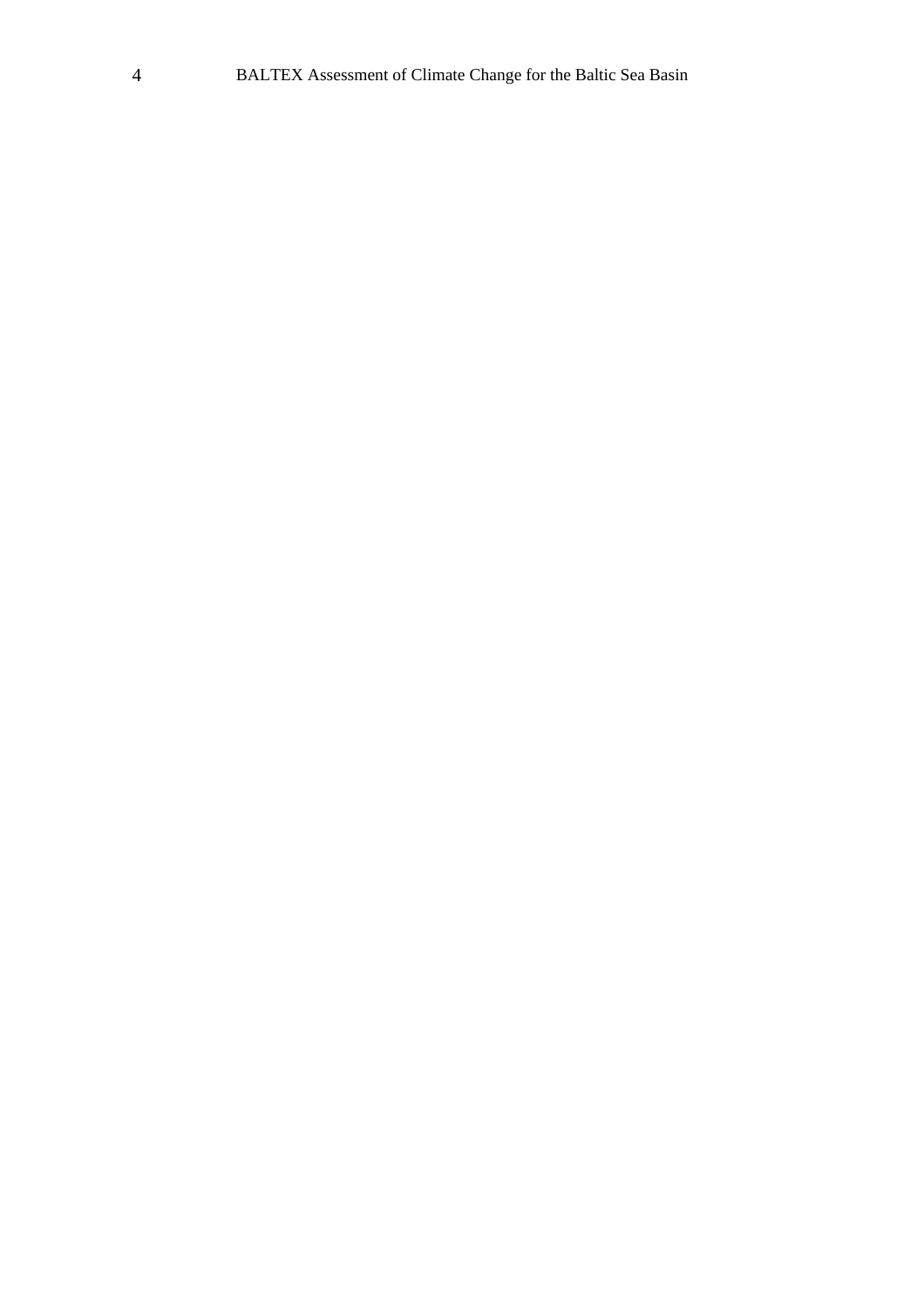### **Contents**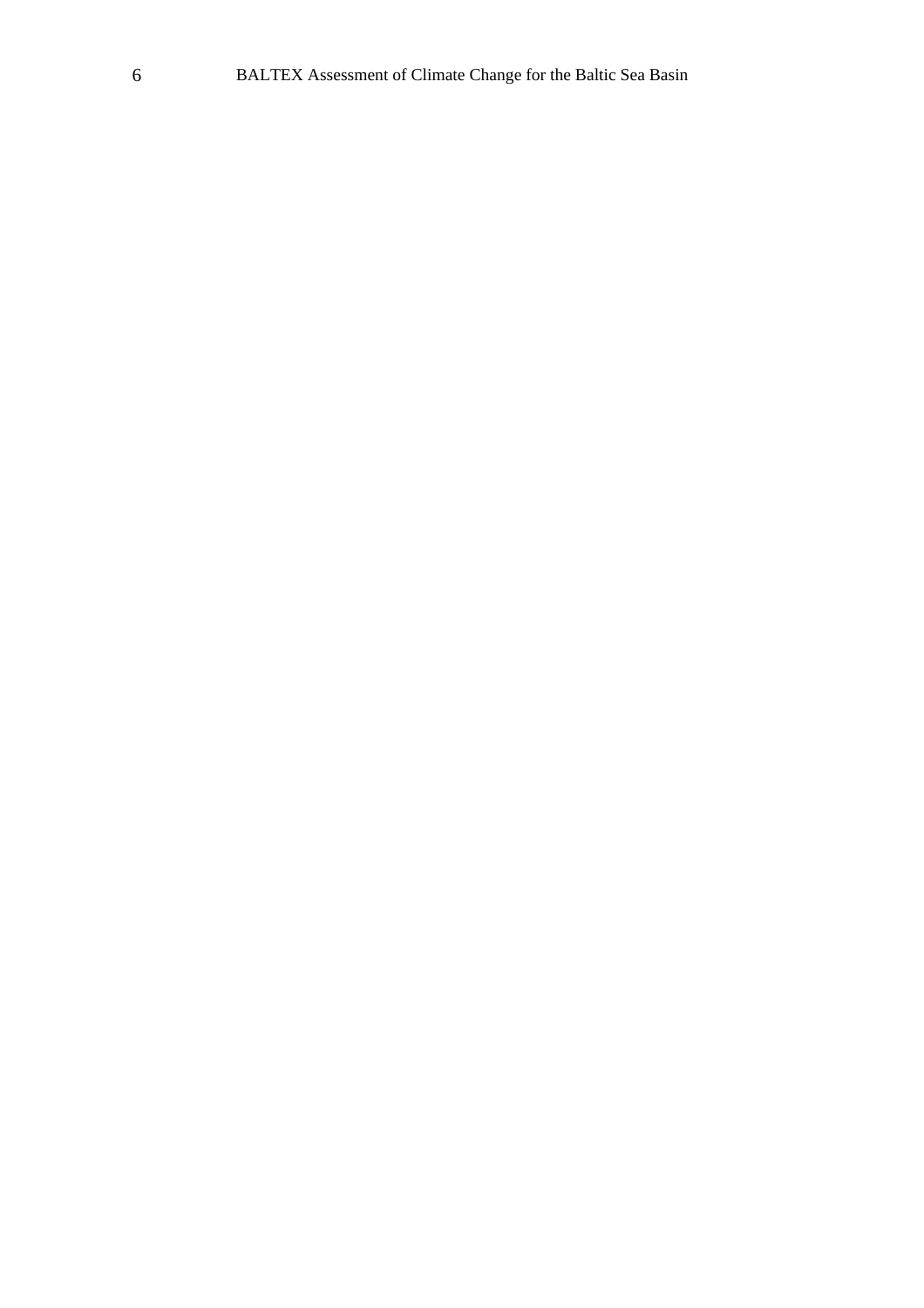### **Overall Summary**

The BACC assessment of past, ongoing and future climate change in the Baltic Sea basin offers a review of published knowledge in four chapters, two dealing with the geophysical (atmosphere, ocean, sea ice) side and two with the ecological (terrestrial and marine) dimension.

In the past century here has been a marked increase of **temperature** of more than  $0.7 \text{ }^{\circ}\text{C}$ in the region, which is larger than the global mean temperature increase of  $0.5 \degree C$ . Consistent with this increase in mean and extreme temperatures, other variables show changes, such as increase of winter runoff, shorter ice seasons and reduced ice thickness on rivers and lakes in many areas. These trends are statistically significant but they have not been shown to be larger than what may be expected from natural variability. In addition, no robust link to anthropogenic warming, which on the hemispheric scale has been causally related to increased levels of greenhouse gases in the atmosphere in "detection and attribution" studies, has been established. However, the identified trends in temperature and related variables are consistent with regional climate change scenarios prepared with climate models. Therefore, it is plausible that at least part of the recent warming in the Baltic Sea basin is related to the steadily increasing atmospheric concentrations of greenhouse gases. Projections for future climate indicate a continued increase in temperature. Further effort is needed to systematically examine the inconsistency of recent trends with natural variability, regarding circulation changes as well as consistency with elevated greenhouse gas concentrations as a potential cause.

Although northern Europe has become wetter during the  $20<sup>th</sup>$  century, the situation is less clear regarding **precipitation**. In the past, a spatially non-uniform pattern of upward and downward trends has been observed, which can hardly be related to anthropogenic climate change. For the future, increased winter precipitation may emerge later in this century over the entire area, while summers may become drier in the southern part – but this expectation is uncertain for the time being. For the water body of the Baltic Sea, a tendency towards lower salinity could be expected. No clear signals, whether for the past or for future scenarios, are available with regard to **wind** conditions.

In view of the large uncertainty in our knowledge about the changing climatic conditions, it is not surprising that knowledge about ecological implications of ongoing and future climate change is far from complete and also very uncertain. The observed changes in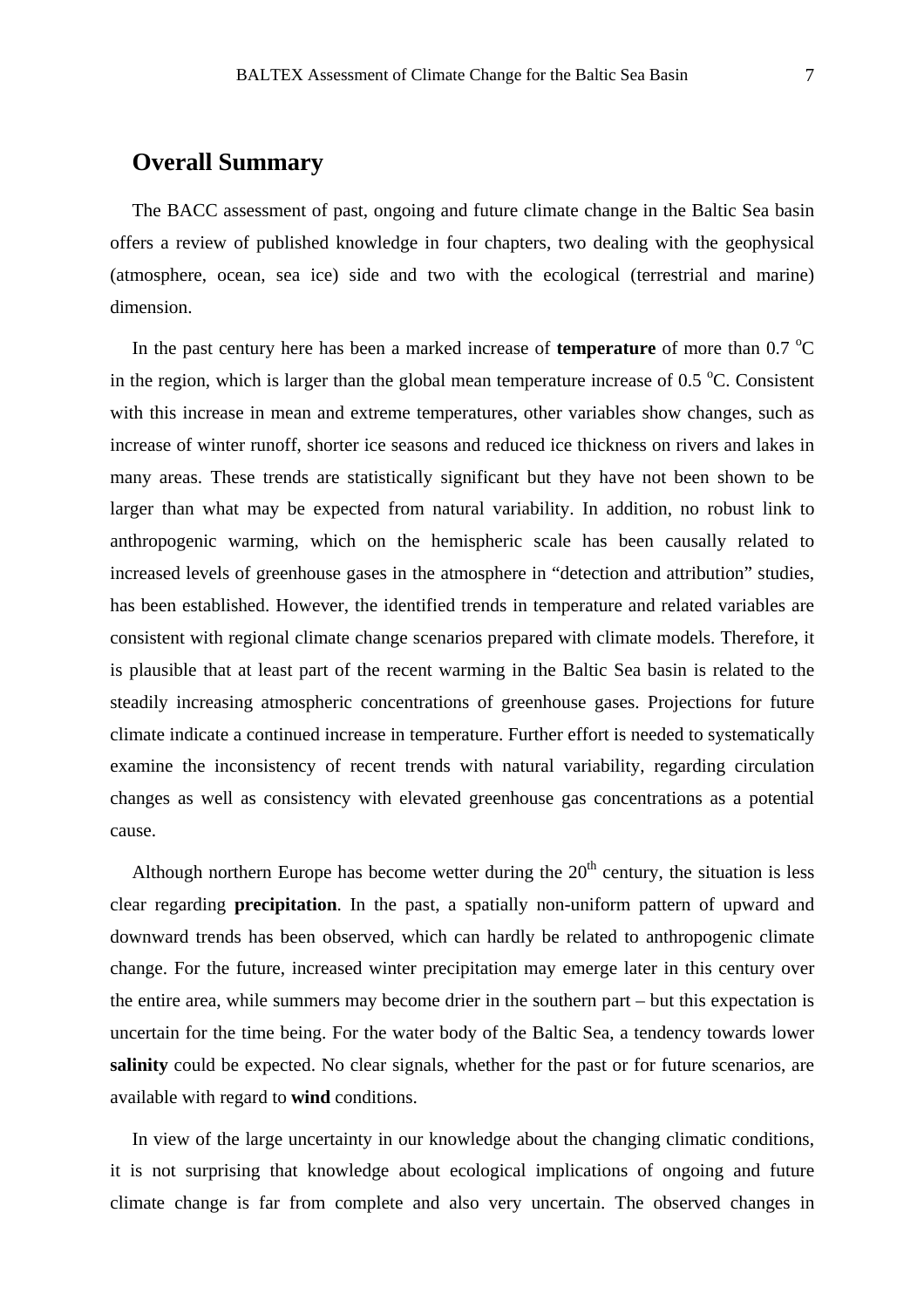temperature in the past have been associated with consistent changes in **terrestrial ecosystems**, such as earlier spring phenological phases, northward species shifts and increased growth and vigour of vegetation. In lakes, higher summer algal biomasses have been found. These trends are expected to continue into the future; induced species shifts may be slower than the warming which causes it. In the **marine ecosystem** of the Baltic Sea the assessment is particularly difficult because of the presence of strong non-climatic stressors (eutrophication, fishing, release of pollutants) related to human activities. Changing temperatures have been related to various effects, in particular to the composition of species. A lowering of salinity is thought to have a major influence on the distribution, growth and reproduction of the Baltic Sea fauna. Freshwater species are expected to enlarge their significance, and invaders from warmer seas (such as the zebra mussel *Dreissena polymorpha*  or the North American jelly comb *Mnemiopsis leidyi*) are expected to enlarge their distribution area. The expected changes in precipitation (and thus river runoff) may have additional detrimental effects on the problem of eutrophication.

### **Detection of Past and Current Climate Change**

The variability in **atmospheric circulation** has a strong influence on the surface climate in northern Europe (temperature, precipitation, wind speed, etc.). From about the 1960s until the 1990s westerly airflow has intensified during wintertime. This increased frequency of maritime airmasses has contributed to higher wintertime temperatures and enhanced precipitation at regions exposed to westerly winds especially during the 1990s. In centennial timescale it can be seen that relationships between large scale atmospheric circulation and surface climate elements show strong temporal variability.

During the period 1871 – 2004 there were significant positive trends in the annual **mean temperature** for the northern and southern Baltic Sea basin, being 0.10 °C/decade on average to the north of 60° and 0.07 °C/decade to the south of 60° N. The trends are larger than for the entire globe which amount to 0.05  $\textdegree$ C/decade (1861 – 2000). In the annual mean temperatures there was an early  $20<sup>th</sup>$  century warming that culminated in the 1930s. This was followed by a smaller cooling that finished in the 1960s, and then another strong warming until present days. Warming is characterised by a pattern where mean daily minimum temperatures have increased more than mean daily maximum temperatures. Spring is the season showing the most linear and strongest warming whereas wintertime temperature increase is intermittent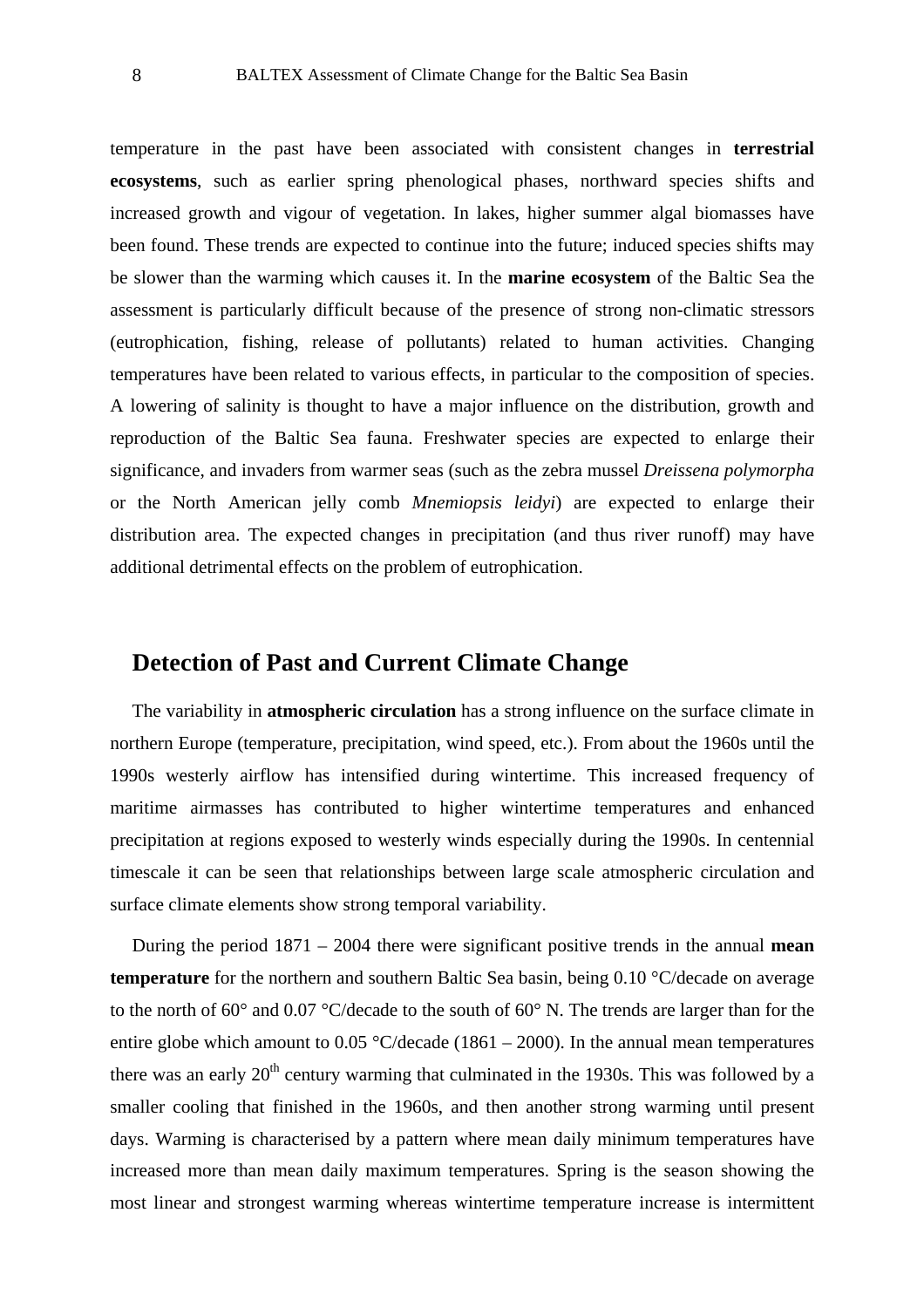but larger than in summer and autumn. A general tendency is that the start of the climatic seasons in the spring half-year (e.g. spring, growing season, summer) start earlier, whereas the climatic seasons in the autumn half-year (e.g. autumn, frost season, winter) start later. Changes in **extreme temperatures** have broadly followed changes in mean temperatures. The number of cold nights has decreased, while the number of warm days has increased. These changes have been stronger during winter than summer.

Over the latter part of the  $20<sup>th</sup>$  century, on average, northern Europe has become wetter. The increase in **precipitation** is not spatially uniform. Within the Baltic Sea basin the largest increases have occurred in Sweden and eastern coast of the Baltic Sea. Seasonally largest increases have occurred in winter and spring. Changes in summer are characterised with increases in the northern and decreases in the southern parts of the Baltic Sea basin. In wintertime, there is an indication that number of heavy precipitation events has increased.

Characteristics of **cloudiness and solar radiation** have remarkable inter-annual and interdecadal variations in the Baltic Sea area. A decrease in cloudiness and increase in sunshine duration was observed in the south (Poland) while opposite trends revealed in the north (Estonia). In the 1990s, all these trends turned their sign. Long-term observations in Estonia show that an improvement in air quality (i.e. a decrease in the aerosol emissions to the atmosphere) reversed decreasing trend in atmospheric transparency and direct radiation during the 1990s. Presently the atmospheric transparency is at the same level as in the 1930s.

Centennial time series from southern Scandinavia uncover that there are no long-term trend in **storminess** indices. There has been a temporary increase in the 1980s-1990s. In the Baltic region different data sources give slightly different results with respect to trends and variations in the extreme wind climate especially concerning small-scale extreme winds. At the same time there are indications of increasing impact from extreme wind events. But this increasing impact results from a complex interaction between climate and development trends that increase the exposure to damage and/or the vulnerability of nature and society.

The interannual variability in **water inflow** (river runoff to the Baltic Sea) is considerable, but no statistically significant trend can be found in the annual time series for the period of 1921-1998.

The analysis of the long-term dynamics of the **dates of the start and ending of ice events and duration of the ice coverage** for the rivers of the Russian territory of the Baltic Sea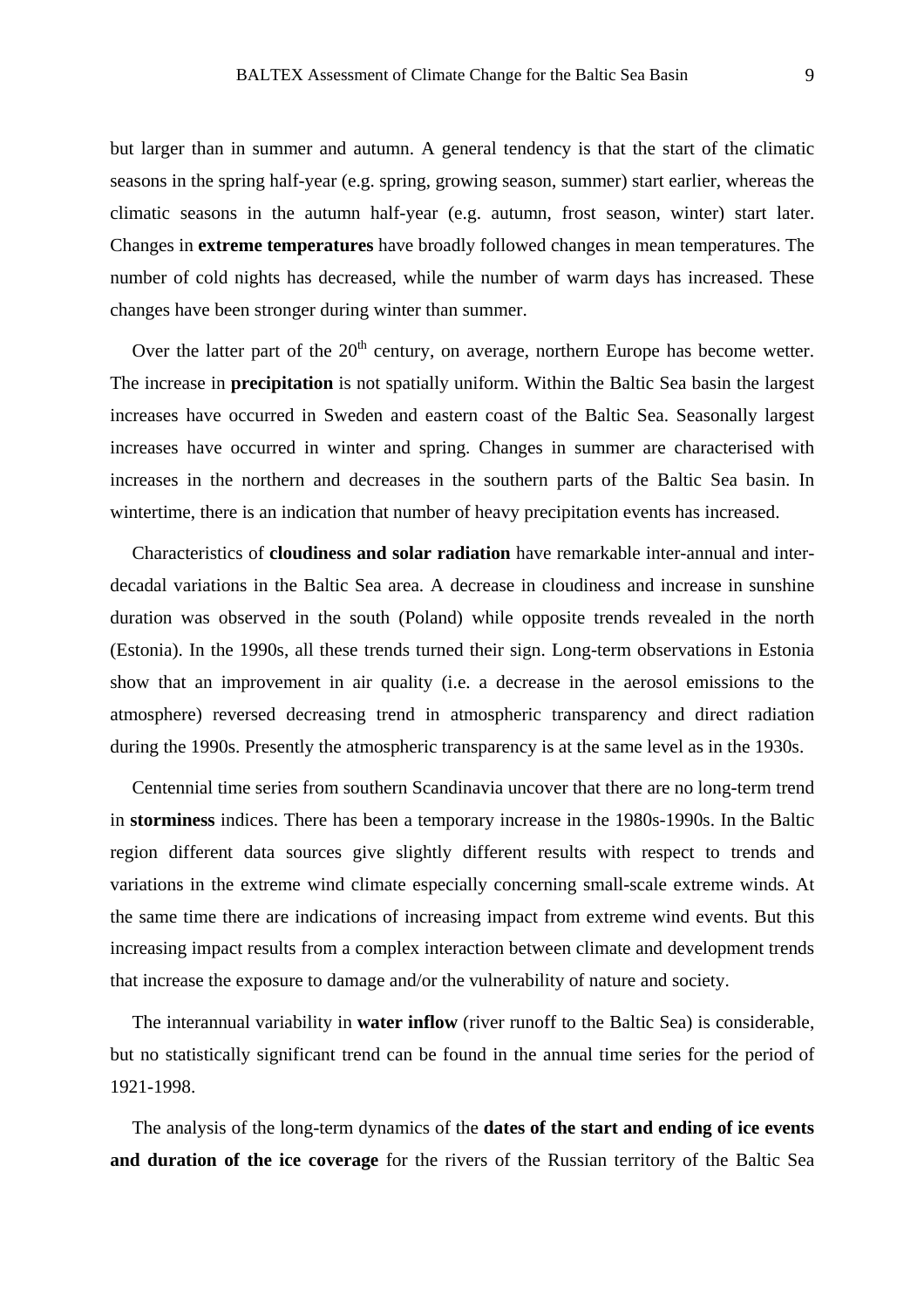drainage basin showed that since the middle of the  $20<sup>th</sup>$  century to its end a stable positive tendency was observed.

As to the maximal **ice cover thickness** the negative tendency has been established for all – Polish and Russians study lakes. In the territory of Finland both decreasing and increasing trends can be found in the maximum ice thickness time series

Recent decrease of **snow cover duration and water equivalent** has been observed in southern parts of all the Fennoscandian countries, while the opposite trend prevails in the north. Changes of **snow depth** are quite similar, i.e. decrease in south-western regions and increase in the north-eastern regions

The Baltic Sea **mean salinity** decreased during the 1980s and 1990s, but similar decreases appeared also earlier in the  $20<sup>th</sup>$  Century. No long-term trend was found during the  $20<sup>th</sup>$ century.

There are indications of a more rapid eustatic sea level rise in the  $20<sup>th</sup>$  century compared to the  $19<sup>th</sup>$  century.

A climate warming can be detected from the time series of the maximum **annual extent of sea ice and the length of the ice season** in the Baltic Sea. On the basis of the ice extent, the shift towards a warmer climate took place in the latter half of the  $19<sup>th</sup>$  century. This gradual shift has been identified as the ending of the Little Ice Age in the Baltic Sea region.

Appearing in various regions of the south Baltic coastal damages generally result from a combination of strong storms, their increased number, accelerated sea-level rise and decreasing trend of the presence of ice cover in the winter, that is at times where the most intensive storms occur.

### **Projections of Future Climate Change**

Increasing greenhouse gas concentrations are expected to lead to a substantial warming of the global climate during this century. Cubasch et al. (2001, in: Houghton, J.T. et al. (eds) Climate Change, Cambridge University Press) estimated the annual globally averaged warming from 1990 to 2100 to be in the range of 1.4 to 5.8°C. This range in temperature change takes into account differences between climate models and a range of anthropogenic emissions scenarios, but it excludes other uncertainties (for example, in the carbon cycle) and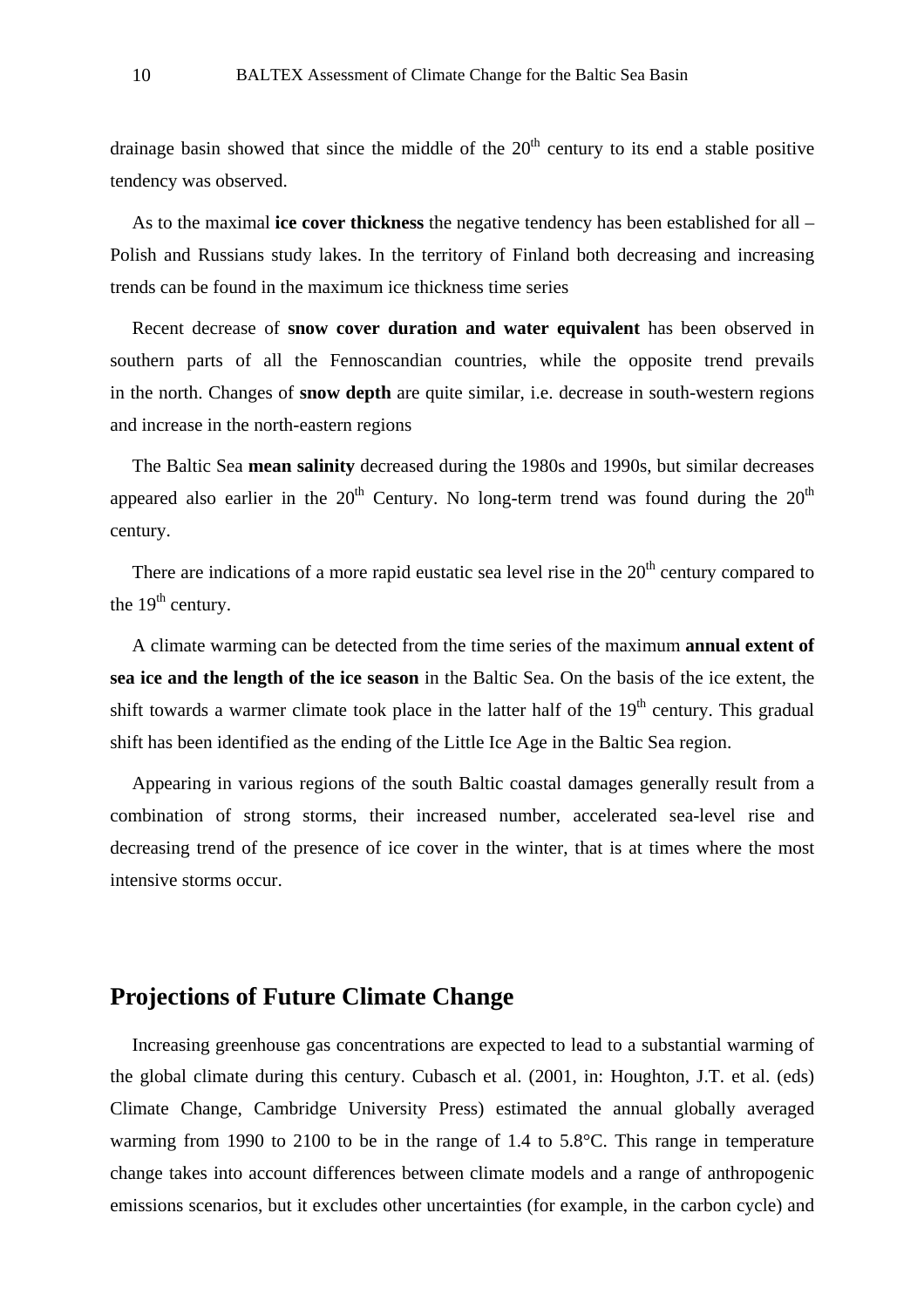should not be interpreted as giving the absolute lowest and highest possible changes in the global mean temperature during the period considered.

Projected future warming in the Baltic Sea basin generally exceeds the global mean warming in **GCM (global climate model)** simulations. Looking at the annual mean from an ensemble of 20 GCM simulations, regional warming over the Baltic Sea basin would be some 50% higher than global mean warming. In the northern areas of the basin, the largest warming is generally simulated in winter; further south the seasonal cycle of warming is less clear. However, the relative uncertainty in the regional warming is larger than that in the global mean warming. Taking the northern areas of the basin as an example, the warming from late  $20<sup>th</sup>$  century to late  $21<sup>st</sup>$  century could range from as low as  $1<sup>°</sup>C$  in summer (lowest scenario for summer) to as high as 10°C in winter (highest scenario for winter). The simulated warming would generally be accompanied by an increase in precipitation in the Baltic Sea basin, except for in the southernmost areas in summer. The uncertainty for precipitation change is, however, larger than that for temperature change, and the coarse resolution of GCMs does not resolve small-scale variations of precipitation change that are induced by the regional topography and land cover.

A more geographically detailed assessment of future anthropogenic climate change in the Baltic Sea basin requires the use of statistical or dynamical downscaling methods. Yet, as only a limited number of GCM simulations have been downscaled by **RCMs (regional climate models)** or statistical downscaling methods, the range of results derived from those downscaling experiments does not fully reflect the range of uncertainties in the GCM projections. Accepting this, the range of results from available downscaling studies is presented below as it gives an indication of plausible future changes. All values refer to changes projected for the late  $21<sup>st</sup>$  century, represented here as differences in climate between the years 1961-1990 and 2071-2100. .

Consistent with GCM studies, all available downscaling studies also indicate increases in temperature during all seasons for every subregion of the Baltic Sea basin. Combined results show a projected warming of the mean annual temperature by some 3 to 5  $\degree$ C for the total basin. Seasonally, the largest part of this warming would occur in the northern areas of the Baltic Sea basin during winter months and in the southern areas of the Baltic Sea basin during summer months. Corresponding changes in temperatures would be 4 to 6 °C in winter and 3 to 5 ºC in summer, as estimated from a matrix of regional climate model experiments. As noted above, these ranges most probably underestimate the real uncertainty. The diurnal temperature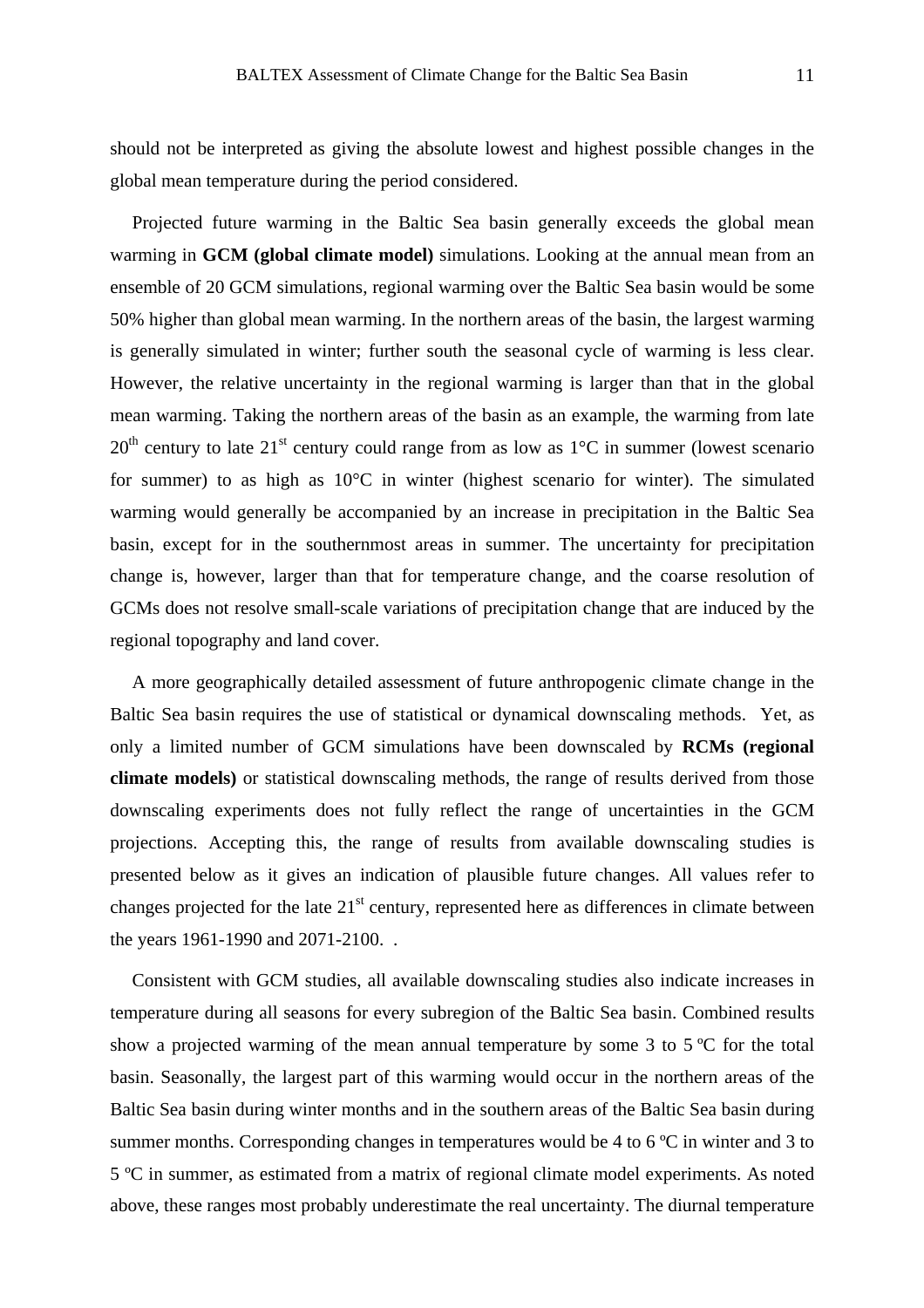range - the difference between daily maximum and minimum temperature - would also decrease, most strongly in autumn and winter months. Such levels of warming would lead to a lengthening of the growing season, defined here as the continuous period when daily mean temperature exceeds 5 ºC. An example from one RCM indicates that the growing season length could increase by as much as 20 to 50 days for northern areas and 30 to 90 days for southern areas by the late  $21<sup>st</sup>$  century. The range depends on which of the different emissions scenarios that is used.

Projected changes in precipitation from downscaling studies also depend both on differences in greenhouse gas emissions scenarios and differences between climate models. Moreover, precipitation results are more sensitive than temperature results to the statistical uncertainty in determining climatological means from a limited number of simulated years, particularly at regional scales. Seasonally, winters are projected to become wetter in most of the Baltic Sea basin and summers to become drier in southern areas for many scenarios. Northern areas could generally expect winter precipitation increases of some 25 to 75% while the projected summer changes lie between -5 and 35%. Southern areas could expect increases ranging from some 20 to 70% during winter while summer changes would be negative, showing decreases of as much as 45%. Taken together these changes lead to a projected increase in annual precipitation for the entire basin. These results are in broad terms consistent with GCM studies of precipitation change, although the projected summer decrease in the southern areas of the basin tends to be larger and extend further north in the available RCM studies than in most reported GCMs. This difference reflects the fact that the few GCM simulations that have been downscaled by RCMs also show this pattern of precipitation change.

Projected changes in wind differ widely between various climate models. Differences in the circulation patterns of the driving GCMs are particularly important for the modelled outcome of this variable. From the RCM results presented here, only those driven by the ECHAM4/OPYC3 GCM show statistically significant changes for projected future climate scenarios. For mean daily wind speed over land areas, this would amount to a mean increase of some 8% on an annual basis and a maximum mean seasonal increase of up to 12% during winter. The corresponding mean seasonal increase over the Baltic Sea in winter, when decrease in ice cover enhances near-surface winds, would be up to 18%. For RCMs driven by the HadAM3H GCM, the changes are small and not statistically significant. Modelled changes in extreme wind generally follow the same pattern as for the mean wind; however,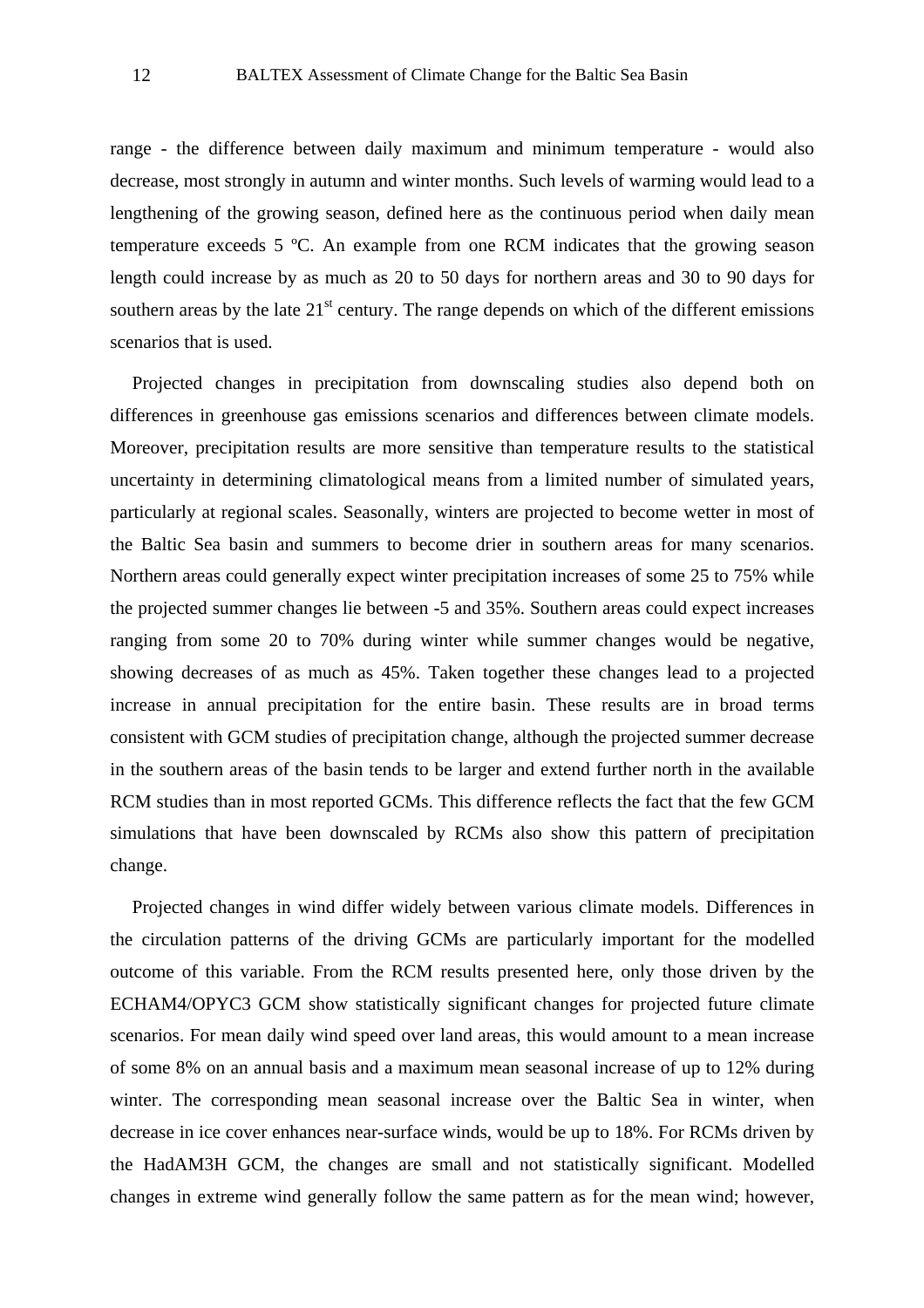the spatial resolution of both GCMs and RCMs is far too coarse to accurately represent the fine scales of extreme wind. As the downscaled projections differ widely, there is no robust signal seen in the RCM results. Looking at projected changes in large-scale atmospheric circulation from numerous GCMs, they indicate that an increase in windiness for the Baltic Sea basin would be somewhat more likely than a decrease. However, the magnitude of such a change is still highly uncertain and it may take a long time before greenhouse gas-induced changes in windiness, if ever, emerge from background natural variability. It can be noted, moreover, that ECHAM4/OPYC3 is one of the GCMs that gives higher values of change in large-scale wind.

Hydrological studies show that increases in mean annual river flow from the northernmost catchments would occur together with decreases in the southernmost catchments. Seasonally, summer river flows would tend to decrease, while winter flows would tend to increase, by as much as 50%. The southernmost catchments would be affected by the combination of both decreased summer precipitation and increased evapotranspiration. Oceanographic studies show that mean annual sea surface temperatures could increase by some 2 to 4ºC by the end of the  $21<sup>st</sup>$  century. Ice extent in the sea would then decrease by some 50 to 80%. The average salinity of the Baltic Sea is projected to decrease between 8 and 50%. However, it should be noted that these oceanographic findings are based upon only four regional scenario simulations using two emissions scenarios and two global models.

## **Climate-related Change in Terrestrial and Freshwater Ecosystems**

The changing climate and other associated environmental and anthropogenic changes may be expected to affect the structure and functioning of ecosystems, and threaten the services they provide to society. We assess the potential impacts of the changing environment on terrestrial and freshwater ecosystems of the Baltic Sea basin, aiming to evaluate the hypotheses:

- (1) that climate change and other associated environmental change over recent decades has affected the ecosystems and their services; and
- (2) that ongoing climate change will cause [further] changes in the ecosystems and their services over the remainder of the  $21<sup>st</sup>$  century.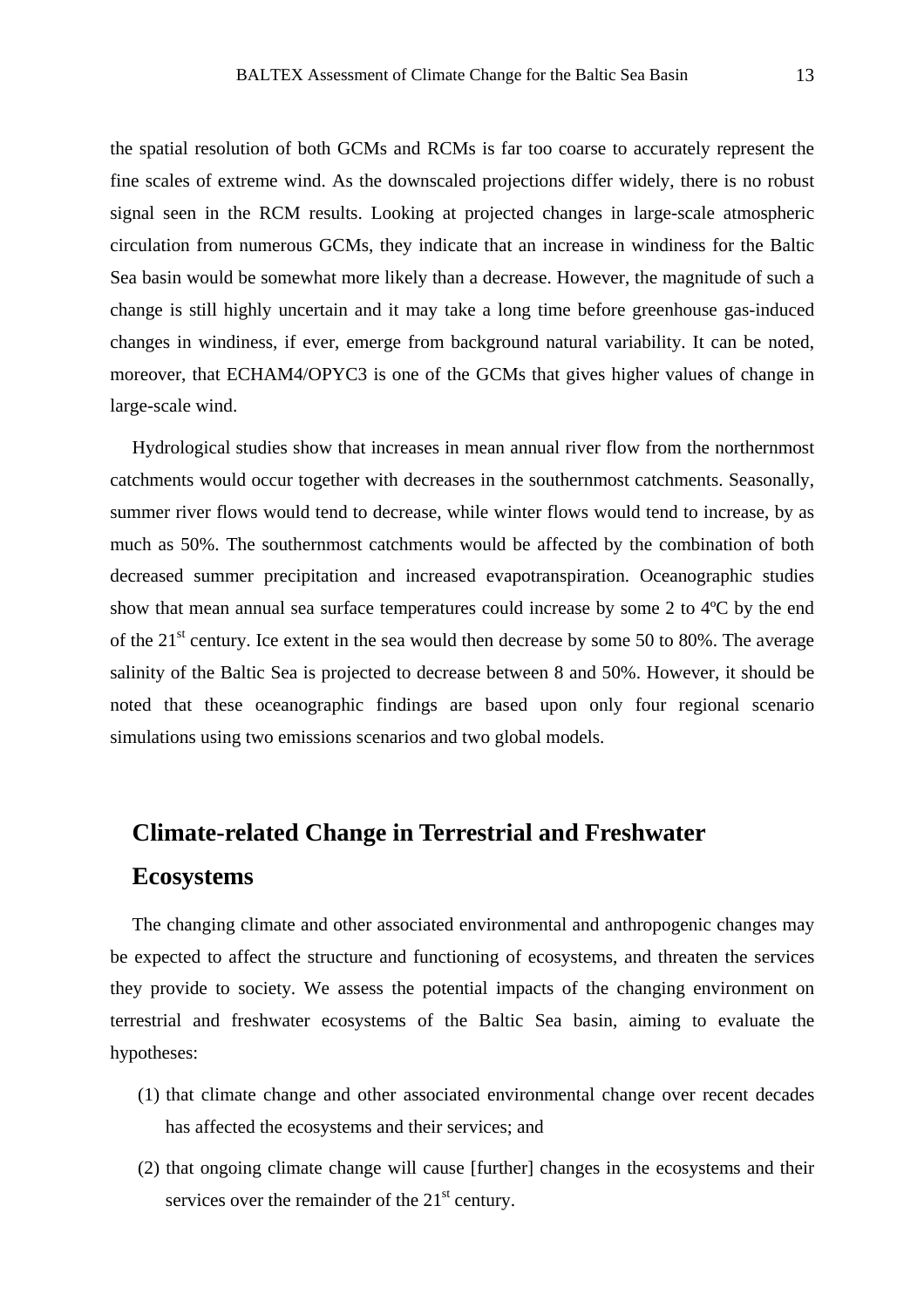In order to highlight the most compelling and societally-relevant aspects of ecosystem change, the analysis focuses on:

- (i) processes and indicators of particular diagnostic value for the attribution of ecosystem changes to identifiable forcing factors; for example, changes in phenology, species distributions and the seasonality of physical, chemical and biological phases in lakes;
- (ii) ecosystems and functions of sectorial relevance; for example, productivity and carbon storage in forests; and
- (iii) uncertainty associated with ecological complexity and limitations to process understanding; for example, regarding stress responses to changing climatic extremes.

Significant changes in climate, including increasing temperatures and changing precipitation patterns, have occurred over the Baltic Sea basin in recent decades (see above). Other associated changes include the continuously rising atmospheric  $CO<sub>2</sub>$  concentrations, and increases in deposition loads of atmospheric pollutants, including nitrogen compounds and other acidifying pollutants. A variety of ecosystem impacts of these changes have been identified (hypothesis 1), including the following:

- An advancement of spring phenological phases such as budburst and leaf expansion is apparent for many plant species, likely reflecting increasing mean temperatures. Many species also show delayed autumn phases, but trends are less consistent. Phenological trends are stronger in northern Europe than for Europe as a whole, possibly reflecting stronger climate warming.
- Species distributional shifts tracking isothermal migration are apparent for both plant and animal species. Possibly related changes include weaker migratory behavior, for example in some bird species. Tree line advance has been observed in the Fennoscandian mountain range.
- Increased growth and vigor of vegetation at high northern latitudes generally is apparent from satellite observations and can be attributed to increased growing season warmth and an extended growing season. Other observations, such as tree ring data, support the existence of a positive growth trend. The magnitude of the trend within the Baltic Sea basin is representative for high latitude areas in Eurasia, and strong compared with similar latitudes in North America.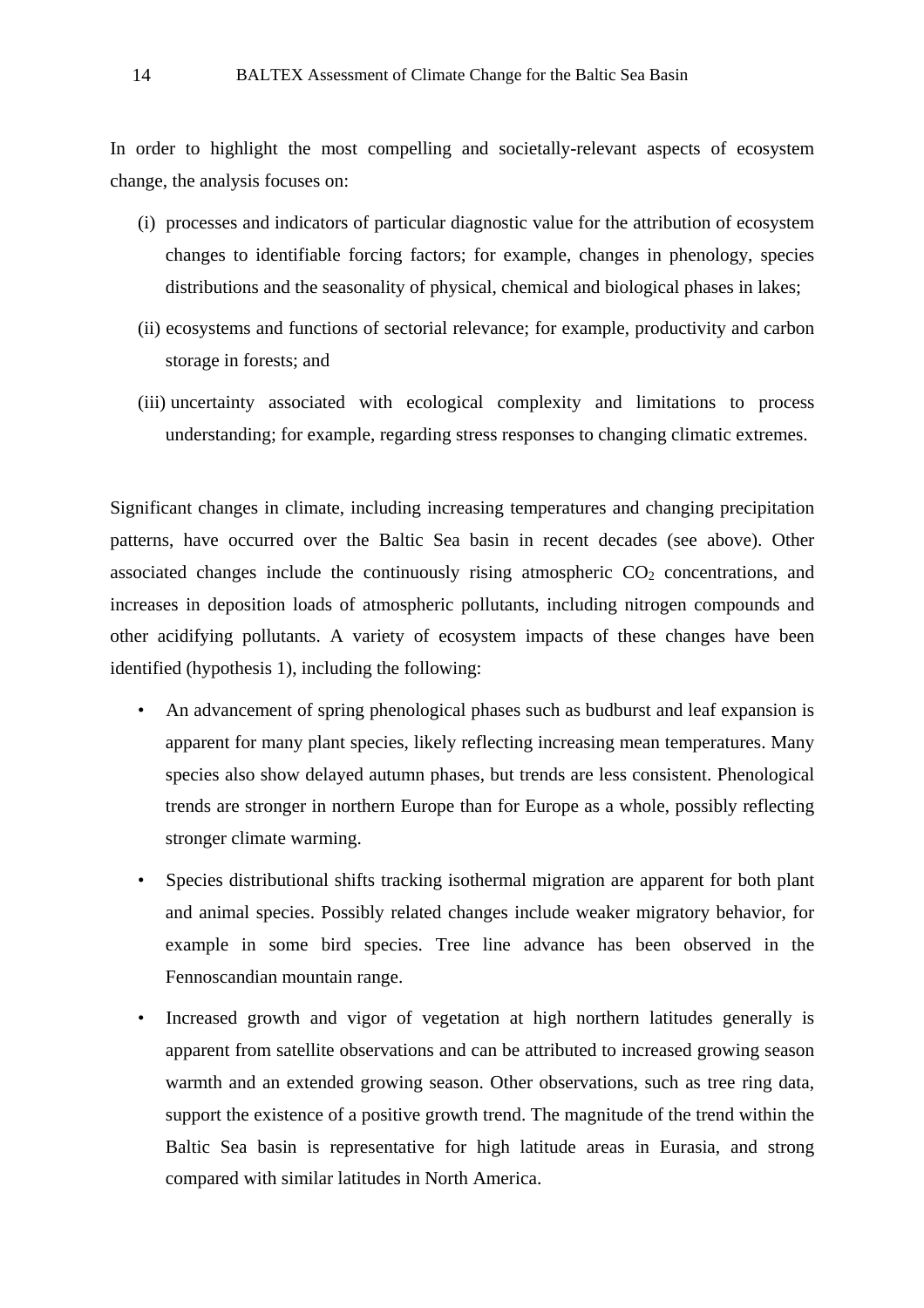- Physiological stress related to the combined effects of atmospheric pollutants and extreme weather events such as spring frosts and drought are a possible explanation for late  $20<sup>th</sup>$  century dieback in boreal and temperate forests.
- Degradation of discontinuous permafrost in the subarctic north may be causing a shift towards a greater representation of wet habitats in tundra. Possible consequences include an increased release of methane through (anaerobic) decomposition, which would accentuate greenhouse forcing.
- Climate-related changes in lakes including higher water temperatures, advancement of ice break-up, lower water levels and increased influxes of dissolved organic matter from land have consequences for lake ecosystems, including dominance shifts in phytoplankton communities, higher summer algal biomass, and shifts in trophic state.

Climate scenarios described in the previous section consistently point to increased temperatures throughout the Baltic Sea basin by the end of the  $21<sup>st</sup>$  century, compared with today. Precipitation scenarios are more variable but generally point to increased precipitation in winter, with southern areas experiencing decreased rainfall in summer. Combined with the effect of higher temperatures on evapotranspiration, this suggests that ecosystems of the temperate zone may face increasingly unfavorable growing season water budgets in the future. Potential impacts of these and other associated environmental changes (hypothesis 2) include the following:

- Extrapolation of recent phytophenological trends suggests that extension of the vegetation period by 2-6 weeks, depending on the climate scenario, is likely over much of the Baltic Sea basin.
- Further changes in the distributions of some species may be expected, but for many species, lags associated with population and community processes, dispersal limitations etc. are likely. Wholesale biome shifts, such as the northward displacement of the temperate-boreal forest boundary, will be slow compared to the rate of isotherm migration. Natural and semi-natural vegetation of the future may be of a transient character, e.g. aging conifer stands with an increased representation of broadleaved trees in the younger age classes. Changes may be especially marked in subarctic and alpine areas, with forest invading areas that are currently tundra. Increased local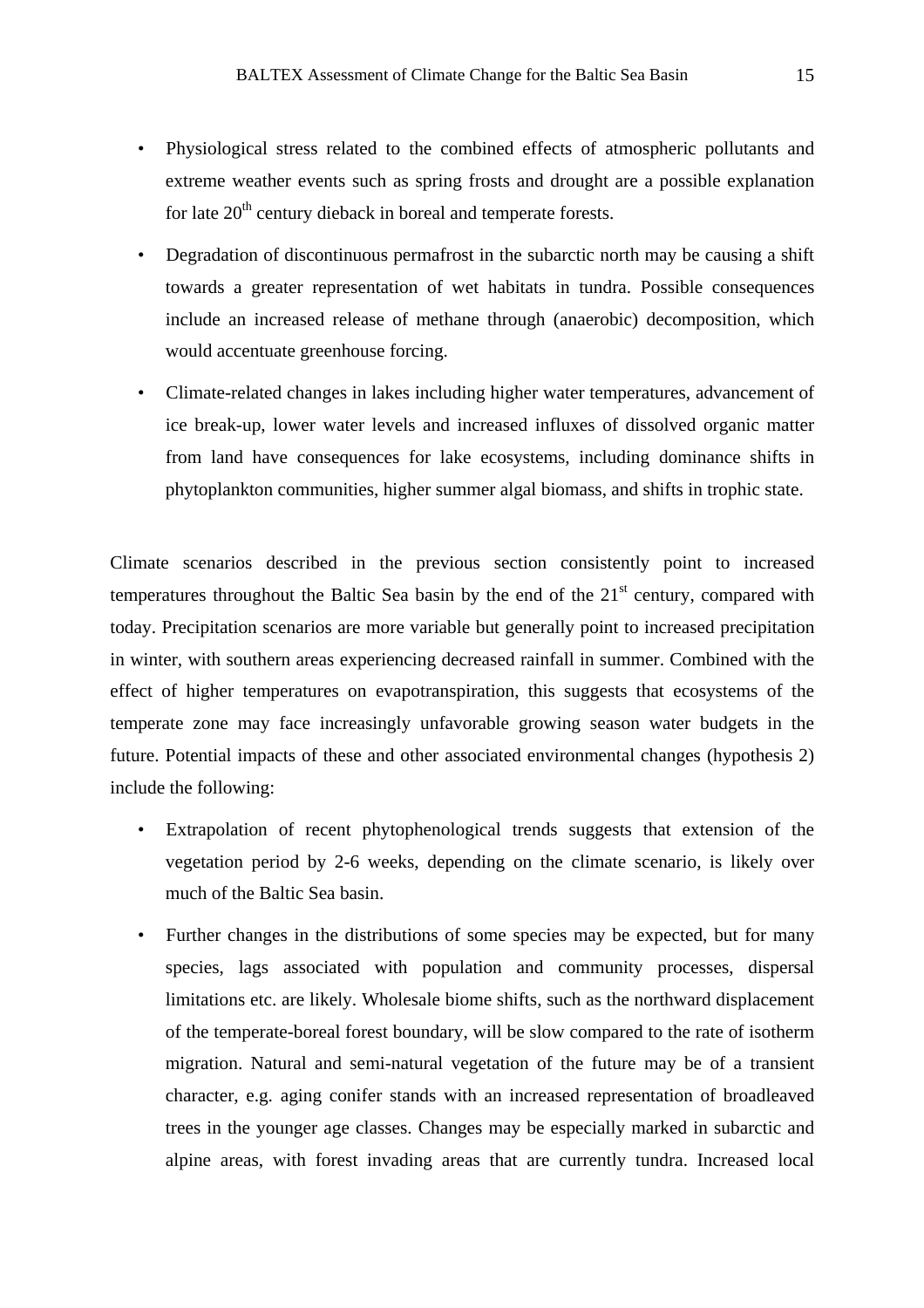richness is likely as species associated with the forest extend their ranges northward and upslope.

• Modelling studies generally point to increasing ecosystem production and carbon storage capacity throughout the Baltic region in the next 50-100 years, in conjunction with a longer growing season, increased atmospheric  $CO<sub>2</sub>$  concentrations and the

stimulation of mineralization processes in warmer soils. However, increased autumn and winter temperatures may be detrimental to hardening processes in trees, increasing susceptibility to spring frost damage. Growing season drought stress may reduce or inhibit production enhancement in temperate parts of the region.

- The potential impacts of climatic change on the incidence of pest and pathogen outbreaks affecting vegetation are still largely open. It seems reasonable to assume that harmful insects and fungi from central and southern Europe may expand into the Baltic area in the warming climate.
- Warmer water temperatures combined with longer stratified and ice-free periods in lakes may be expected to accelerate eutrophication, increasing phytoplankton production and shifting the phytoplankton community structure towards species with higher temperature optima, including cyanobacteria. Shallow lakes and lake littoral zones may be particularly sensitive to climate warming. Increasing influxes of humic substances in runoff from boreal catchments would steepen light attenuation, with negative impacts on periphyton and benthic communities in lakes. Cold-water fish species may be extirpated from much of their present range while cool- and warmwater species expand northwards.

Uncertainties associated with the assessment of future ecosystem changes are substantial and include uncertainties due to understanding of the biological phenomena being modelled or projected including system-internal feedbacks and complexity, as well as variation among climate and greenhouse gas emissions scenarios on which the assessments are based. The most important source of uncertainty with regard to many impacts are the future development in non-climatic, anthropogenic drivers of ecosystem dynamics including deposition of atmospheric pollutants, land use changes, changes in forest management and agricultural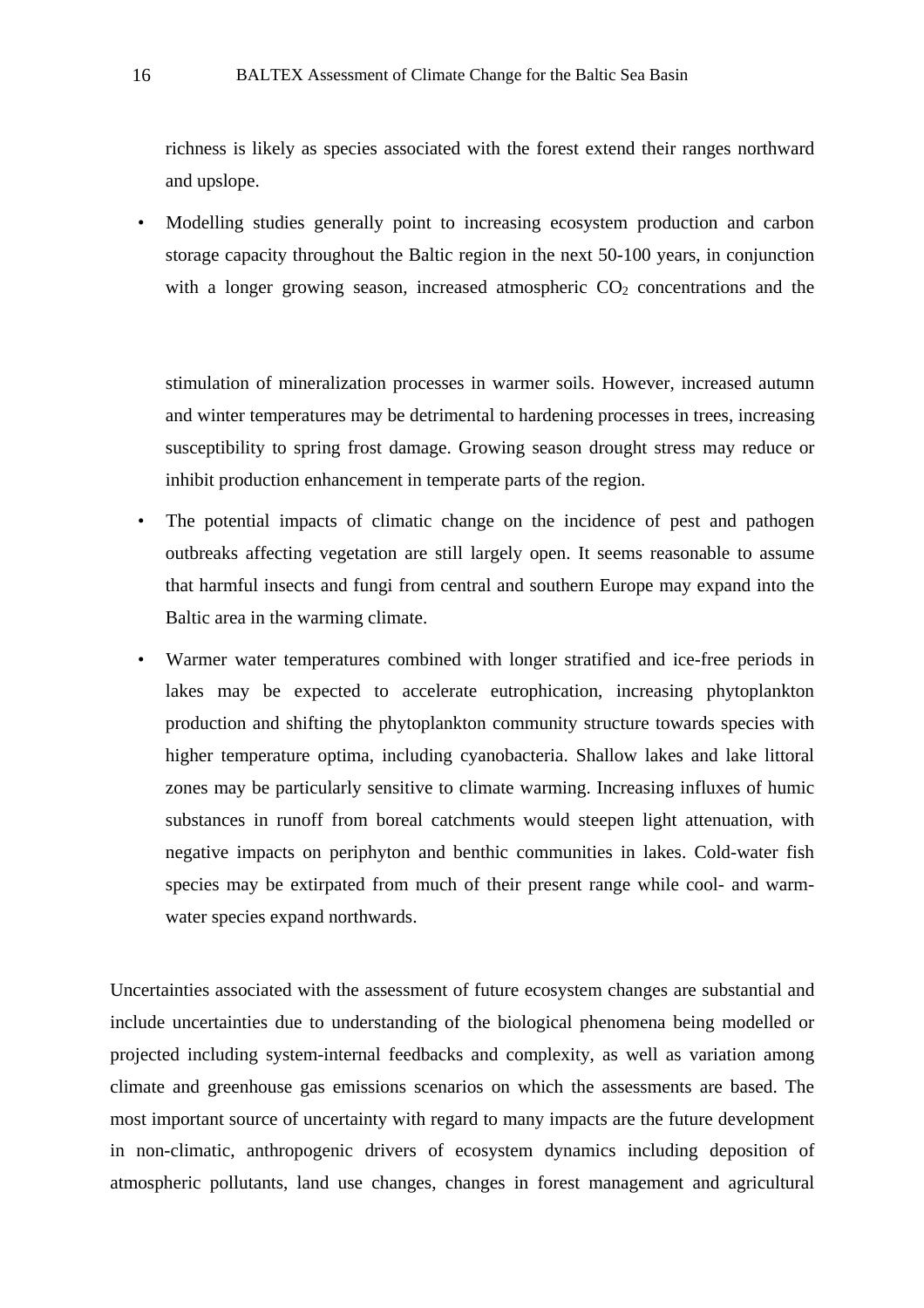practices, changes in human populations, markets and international trade, and technological development.

#### **Climate-related Change in Marine Ecosystems**

 The Baltic Sea is not a steady state system and, since its formation, it never has been. External drivers acting on different time scales force major changes in the marine ecosystem structure and function. Postglacial isostatic and eustatic processes have shaped the Baltic Sea's coastline, topography, basic chemistry and sedimentary environment on millennium scales. Climate variability acts on centennial and decadal scales and at least over the last 150 years overlaps with human's activities in the drainage basin and the coastal zone, leading to considerable changes in the biogeochemistry of this semi-enclosed sea. Thus, the emerging impacts of anthropogenic climate change can not be separated at this time form natural variability and from other anthropogenic influences.

Studies of past and recent ecosystem changes have demonstrated the sensitivity of the marine ecosystem to **temperature** variations. For instance, Northern Baltic annual peaks of the most abundant cladoceran species were found to co-vary with surface water temperature. The higher temperatures during the 1990s were associated with a shift in dominance within the open sea copepod community from *Pseudocalanus* sp. to *Acartia* spp. Increased production and survival rates of sprat and herring populations during the last 5-10 years co varied with high temperatures and high NAO indices. In the earlier warming period in Fennoscandia during 1870 to 1940, many range shifts in birds were observed, both of the northern and southern borders, and of spring as well as autumn migration. Furthermore, extreme winter temperatures have long been documented to influence water bird mortality in the Baltic Sea, and winter conditions in the Baltic Basin are known to determine the range of land- as well as water birds. Spring migration generally occurs earlier in recent years, although there is a high variation between and within species.

Also past changing **salinities** have been associated with marked changes of the ecosystem. An increase in salinity during the first half of the century resulted in a spread of several marine species (e.g. mesozooplankton, barnacles, jellyfish, larvaceans) towards the north and the east in the Baltic Sea. Correspondingly, the decrease in salinity after the late 1970s in the northern Baltic was reflected in biomass decline of the large neritic copepod species and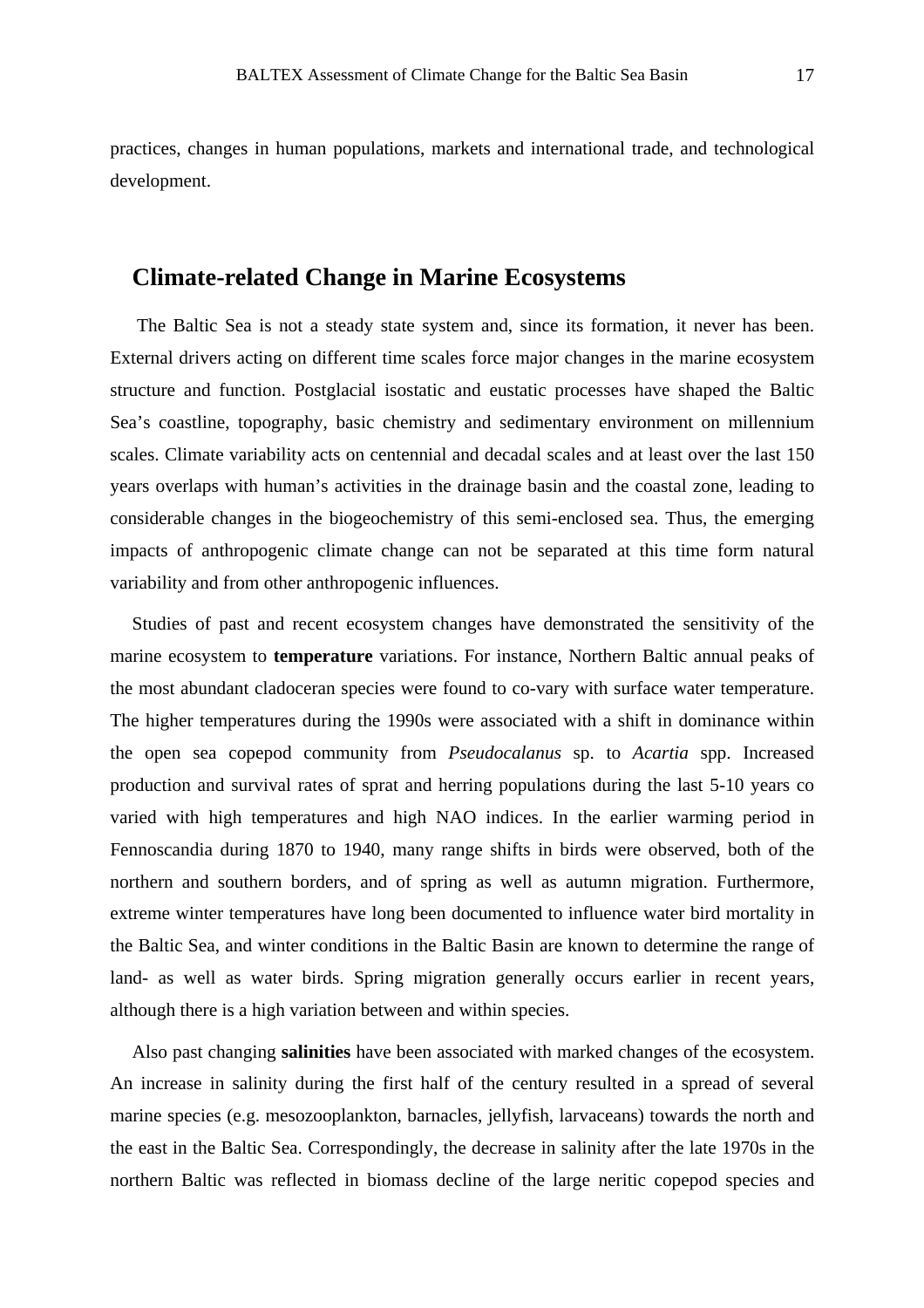increase of the freshwater cladoceran species. In the deep basins of the open Baltic, the decrease in salinity resulted in reduced standing stocks of *Pseudocalanus elongatus*, an important player in the pelagic food web. In contrast, temperature-sensitive species (e.g. Acartia spp.) increased their population sizes. A retreat towards south has been found in benthic fauna, e.g. *Scoloplos armiger*. The decrease in herring and sprat growth has been related to a salinity-mediated change in the copepod community. A top predator in the pelagic food chain is the cod, a key species in the Baltic proper, which usually regulates the sprat and herring stocks, has seen a decrease. This decrease and the climatically induced enhanced sprat reproductive success, induced a switch from cod-domination to sprat-domination.

**Eutrophication** is a phenomenon of recent past; still it has been documented to change the biota. Several monitoring programmes have been targeted to follow it, since 1970s, mainly because it poses direct threat to health (toxic algal blooms) and biota (anoxic bottoms develop hydrogen sulphide). Changes of phytoplankton biomass and species composition reflect eutrophication, but simultaneously also climatic changes. A further twist emerges from the fact that eutrophication itself may be promoted directly by climatic factors, such as runoff and rainfall. There is some evidence that increased primary production has lead to an increase of biomass at higher trophic levels (e.g. zooplankton and fish). Especially clear this trend has been in benthos. Above halocline macrofauna biomass in the 1990s was about five-fold compared with "pristine" conditions (1920s to 1930s). The deep basins of the Baltic are frequently exposed to hypoxia and anoxia which results in periodic extinction and recolonization of bottom fauna.

Anthropogenic climate change **scenarios** for the Baltic Sea basin describe an increase in temperature especially during wintertime and an increase in rainfall in the northern part of the runoff area. The consequence of increasing precipitation is twofold. Increasing precipitation results in a decrease in salinity and in an increase of nutrients leakage and associated eutrophication.

Projected **increased temperatures**, especially during winter months, will lead to changes in growth and reproduction parameters for fauna and flora, many of which are of boreal origin, i.e., adapted to low temperatures. The following changes are considered possible

• Increased temperatures stimulate pelagic bacteria growth more than primary production, thus the ratio between bacteria biomass to phytoplankton is expected to increase with temperature in eutrophic waters.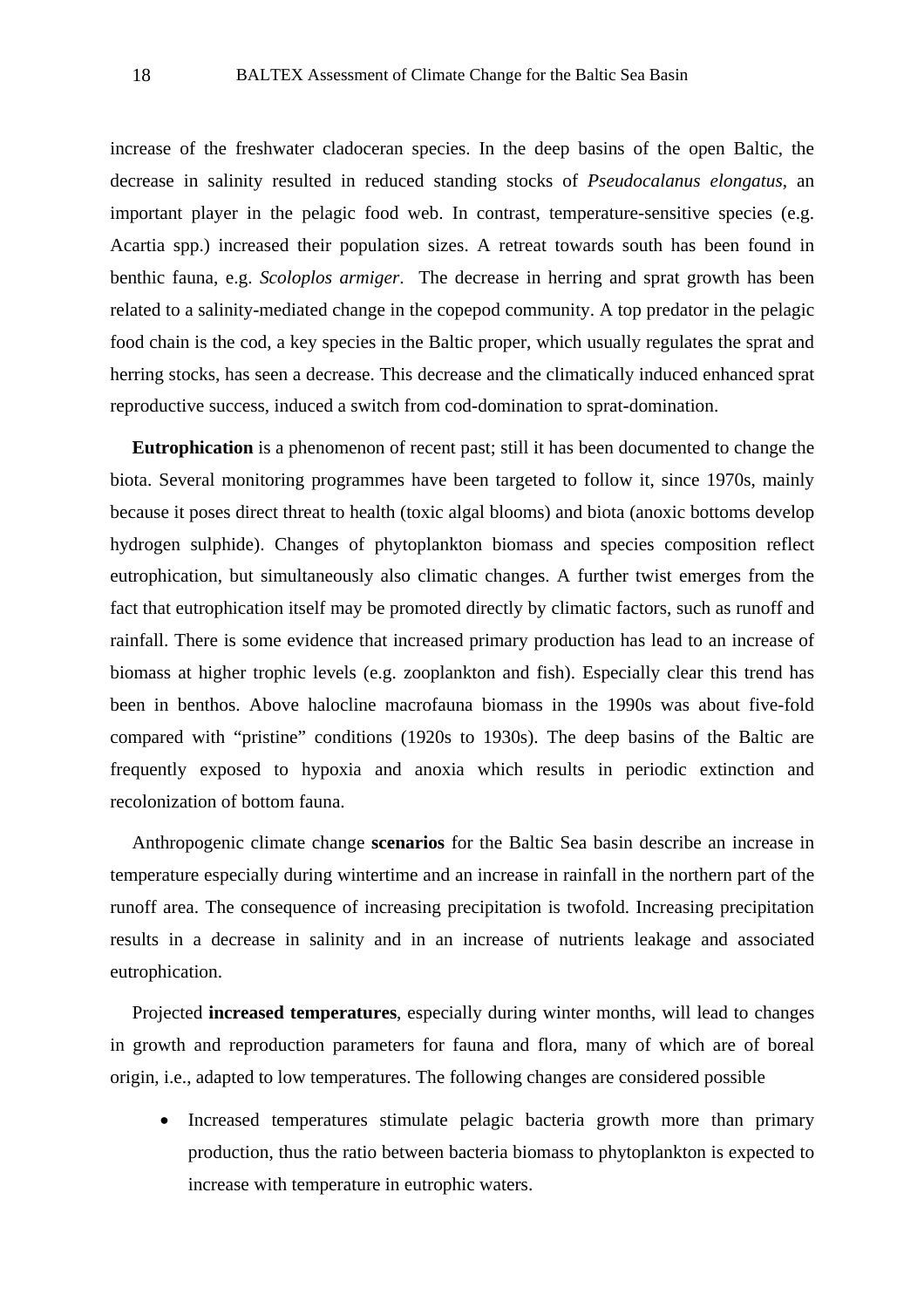- Diatom spring blooms are subject to species change when winters become milder. Furthermore, it has been suggested that the diatom bloom itself may disappear after milder winters and be replaced by dinoflagellates.
- Increasing summer-time temperatures may enhance cyanobacterial blooms.
- Elevated winter temperatures may prevent convection in late winter and early spring with the result that nutrients are not mixed into the upper euphotic zone. In the Baltic Proper with a salinity of 7 psu, the maximum density of water occurs at  $\sim$ 2.5°C. If the winter temperature is below 2.5°C, seasonal surface warming in early spring will result in an unstable water column with convective overturning. If the water temperature is higher than 2.5°C, warming will result in the development of thermocline and no redistribution of nutrients due to convection will occur. This process might also result in a shift in species composition of phytoplankton in spring.

Modelling studies describe the extinction of southern subpopulations of the Baltic ringed seal as a probable effect of expected diminishing **ice** cover suitable for breeding. The grey seal, however, has been shown to have the capability to breed extensively on land even in the Baltic.

The expected decrease of **salinity** of the Baltic Sea will modify the ecology of the Baltic Sea in several ways. The most important changes are probably seen in the distribution (both horizontal and vertical), though growth and reproduction are also likely to be affected. The lower limit of approximate salinity tolerance is 2 psu for *Praunus flexuosus*, *Neomysis vulgaris,* and *Gammarus locusta*, 3 psu for *Corophium volutator* , for *Palaemon adspersus*  and *Idotea baltica* 5.5 psu, for *Pontoporeia femorata* and *Harmothoe sarsi* it is 6 psu, for *Pygospio elegans and Laomedea lovéni* 7 psu, and for *Terebellides strömii* and *Fabricia sabella* 7.5 psu. Thus along the complete range of Baltic Sea surface salinity we can expect decreases of species number due to changes in species distribution areas. A decrease of marine fauna is expected to emerge first in the northern Baltic Sea surface area, because of the expected intensified rainfall in the northern part of the watershed. In the western Baltic the common starfish (*Asterias rubens*) and common shore crab (*Carcinus maenas*) are among the species expected to decrease if salinity decreases lower than 25-15 psu.

We are likely to meet a reversed situation as compared to changes in the 1950s when salinity was rising. Some of this expected trend has already been documented as species like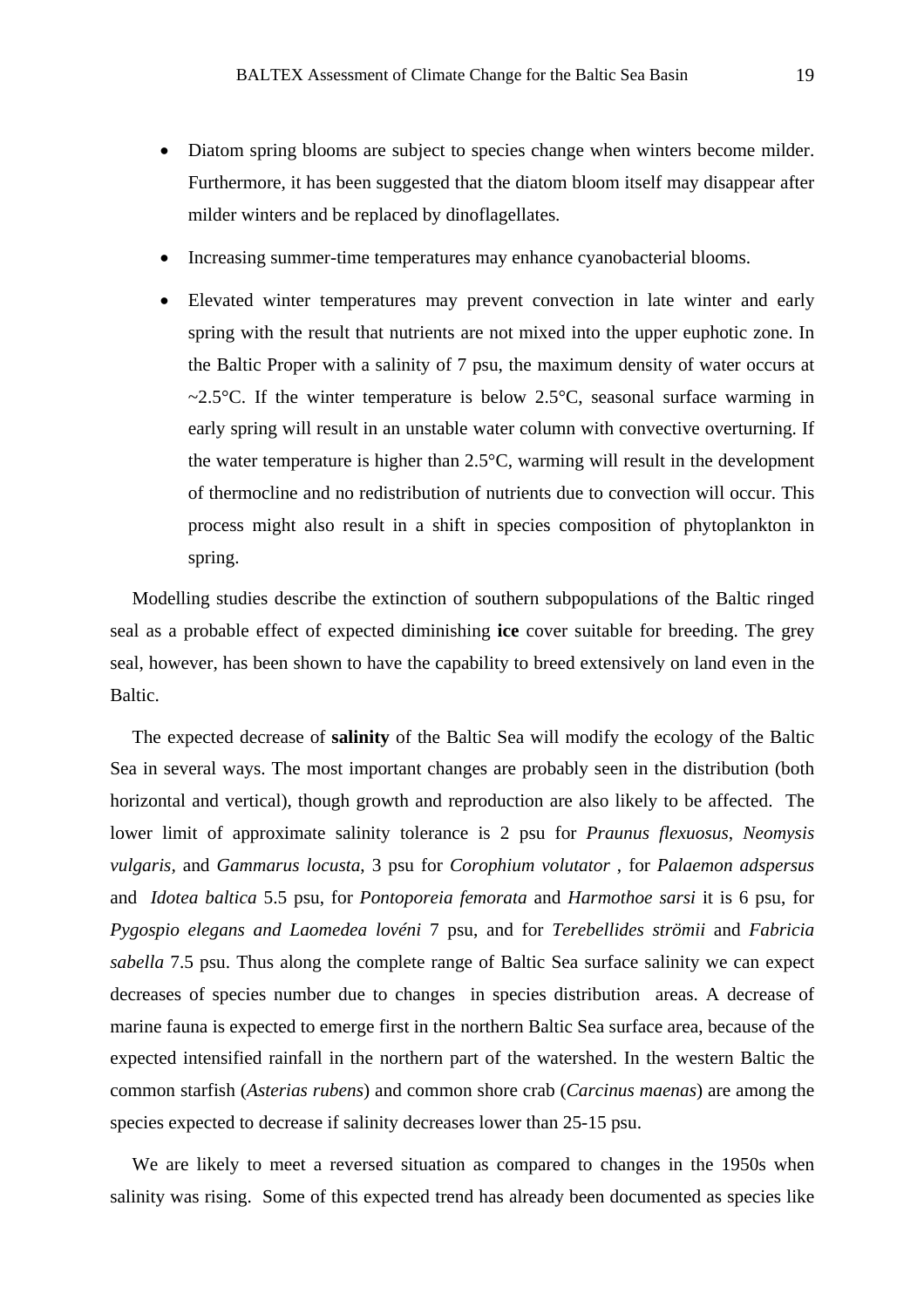cod, which need a certain level of salinity during a certain life stage, display low reproductive success in the Baltic Sea area. Cod eggs need a minimum salinity of 11.5 psu for buoyancy, which they usually find in the halocline regions of the deep Baltic basins. Due to low salinity but also low oxygen concentrations in the deep water, cod eggs are frequently exposed to lethal oxygen conditions in the layer where they are neutrally buoyant.

Finally, decreasing salinity enables all freshwater species to enlarge their distribution in the Baltic Sea. Because of its ecological and evolutionary history, the Baltic Sea predominantly receives species originating from both in the adjacent inland waters and oceanic coasts but also in remote seas. Most of the recent invaders in the Baltic Sea originate from warmer climate. In conditions of increasing water temperature, not only spontaneously spreading European invaders but also more exotics from warmer regions of the world can be expected to establish in the Baltic. Two target species, known to cause severe changes in invaded ecosystems, most likely will spread with climatic warming. The zebra mussel *Dreissena polymorpha* may penetrate to the Gulf of Bothnia into the areas presently avoid of large biofiltrators. The North American jelly comb *Mnemiopsis leidyi,* which recently invaded the Black and Caspian Seas, may invade the Baltic Sea and cause outbreaks changing its pelagic system.

In addition, the combination of decreasing salinity and increasing temperature will clearly reduce the general fitness of native benthic species and their adaptability to cope with other stressors, e.g. low oxygen or chemical pollution.

Accelerated **eutrophication** is an expected consequence of the anthropogenic climate change in the Baltic Sea due to freshwater runoff determining most of the nutrient load to the Baltic Sea especially in the near coastal areas.

Eutrophication is expected to enhance the production and biodiversity in the ecosystem up to a certain point, after which a collapse will appear due to several mechanisms such as chemical (anoxia), and biotic interactions (competition, predation, exploitation). After this a new ecological balance will develop, which is characterized by low biodiversity and high variability due to episodic outbursts of dominant species. Some effects of eutrophication are clear and predictable, such as general increase of primary production, but other effects, such as species-specific intra- and interactions are extremely hard to predict because of the nonlinearity and complexity of the marine ecosystem.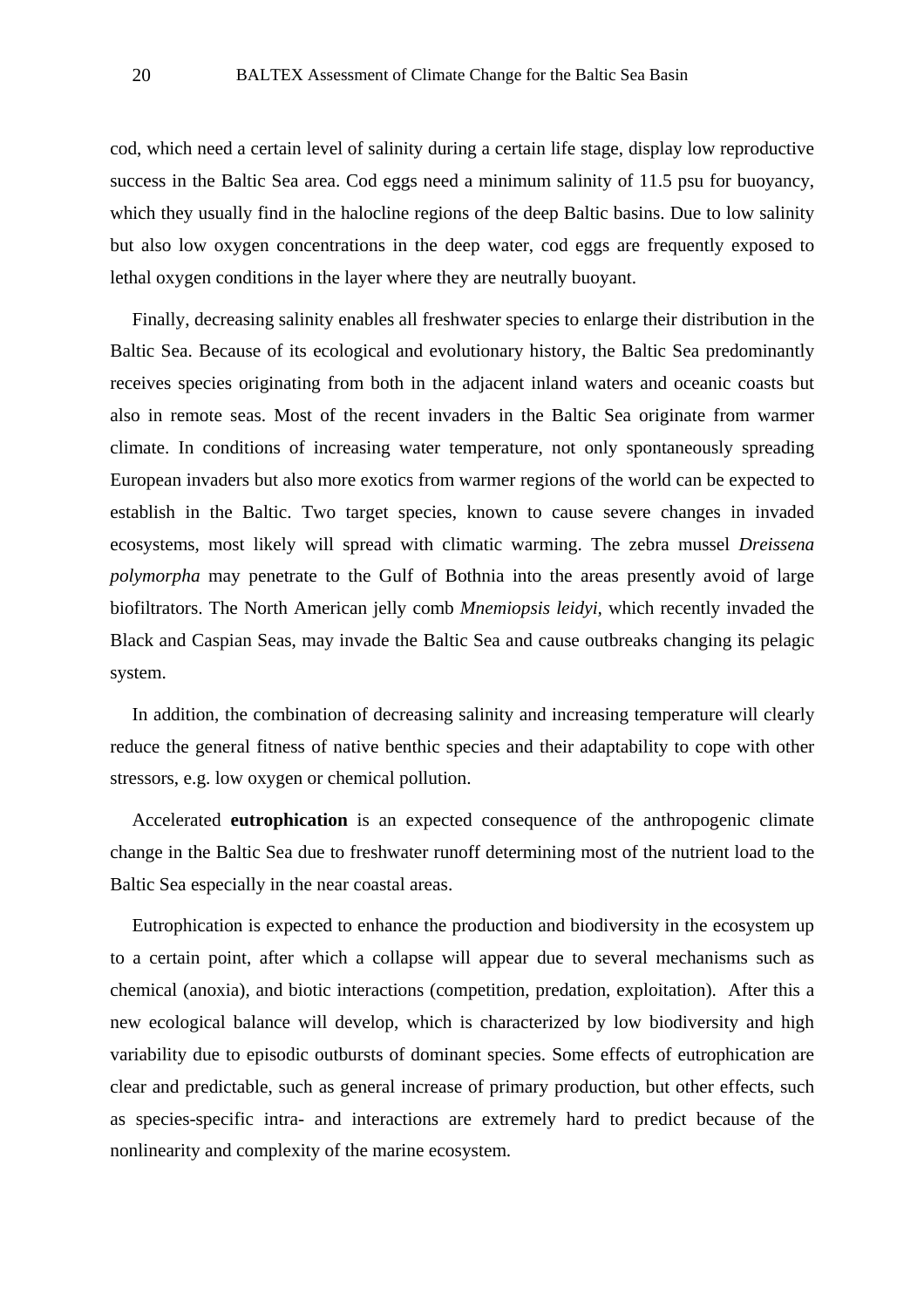### **Contributing BACC Authors**

(in addition to lead authors named in the preface, in alphabetical order, as of May 2006)

*Anto Aasa*, University of Tartu, Estonia *Rein Ahas*, University of Tartu, Estonia *Hans Alexandersson***,** Swedish Meteorological and Hydrological Institute, Norrköping, Sweden *Philip Axe*, Swedish Meteorological and Hydrological Institute, Vastra Frolunda, Sweden *Lars Bärring*, Meteorological and Hydrological Institute, Norrköping, and Lund University, Sweden *Svante Björck*, Lund University, Sweden *Thorsten Blenckner*, Uppsala University, Sweden *Agrita Briede*, University of Latvia, Riga, Latvia *Terry Callaghan*, KVA Abisko Scientific Research Station, Sweden *John Cappelen*, Danish Meteorological Institute, Copenhagen, Denmark *Deliang Chen*, Göteborg University, Sweden *Ole Bøssing Christensen*, Danish Meteorological Institute, Copenhagen, Denmark *Gerhard Dahlmann*, Bundesamt für Schifffahrt und Hydrographie, Hamburg, Germany *Darius Daunys*, Klaipeda University, Lithuania *Jacqueline de Chazal*, Université Catholique de Louvain, Belgium *Malgorzata Falarz*, University of Silesia, Sosnowiec, Poland *Jüri Elken*, Estonian Marine Institute, University of Tartu, Tallinn, Estonia *Juha Flinkman*, Finnish Institute of Marine Research, Helsinki, Finland *Eirik Førland*, Norwegian Meteorological Institute, Oslo, Norway *Jari Haapala*, Finnish Institute of Marine Research, Helsinki, Finland *Eberhard Hagen*, Baltic Sea Research Institute, Warnemünde, Germany *Lars Håkanson*, Uppsala University, Sweden *Antti Halkka*, University of Helsinki, Finland *Marianne Holmer*, University of Southern Denmark, Odense, Denmark *Christoph Humborg*, Stockholm University, Sweden *Hans-Jörg Isemer*, GKSS Research Centre Geesthacht, Germany *Jaak Jaagus,* University of Tartu, Estonia *Anna-Maria Jönsson*, Lund University, Sweden *Seppo Kellomäki*, University of Joensuu, Finland *Lev Kitaev,* Institute of Geography, RAS, Moscow, Russia *Erik Kjellström*, Swedish Meteorological and Hydrological Institute, Norrköping, Sweden *Friedrich Köster*, Danish Institute for Fisheries Research, Charlottenlund, Denmark *Are Kont,* Tallinn University, Estonia *Valentina Krysanova*, Potsdam Institute for Climate Impact Research, Germany *Ain Kull*, University of Tartu, Estonia *Esko Kuusisto,* Finnish Environment Agency, Helsinki, Finland *Esa Lehikoinen*, University of Turku, Finland *Maiju Lehtiniemi*, Finnish Institute of Marine Research, Helsinki, Finland *Göran Lindström,* Swedish Meteorological and Hydrological Institute, Norrköping, Sweden *Brian MacKenzie*, Danish Institute for Fisheries Research, Charlottenlund, Denmark *Ülo Mander*, University of Tartu, Estonia *Wolfgang Matthäus*, Rostock University, Germany *Markus Meier,* Swedish Meteorological and Hydrological Institute, Norrköping , Sweden *Miroslaw Mietus,* Institute of Meteorology and Water Management, Gdynia, Poland *Anders Moberg,* Stockholm University, Sweden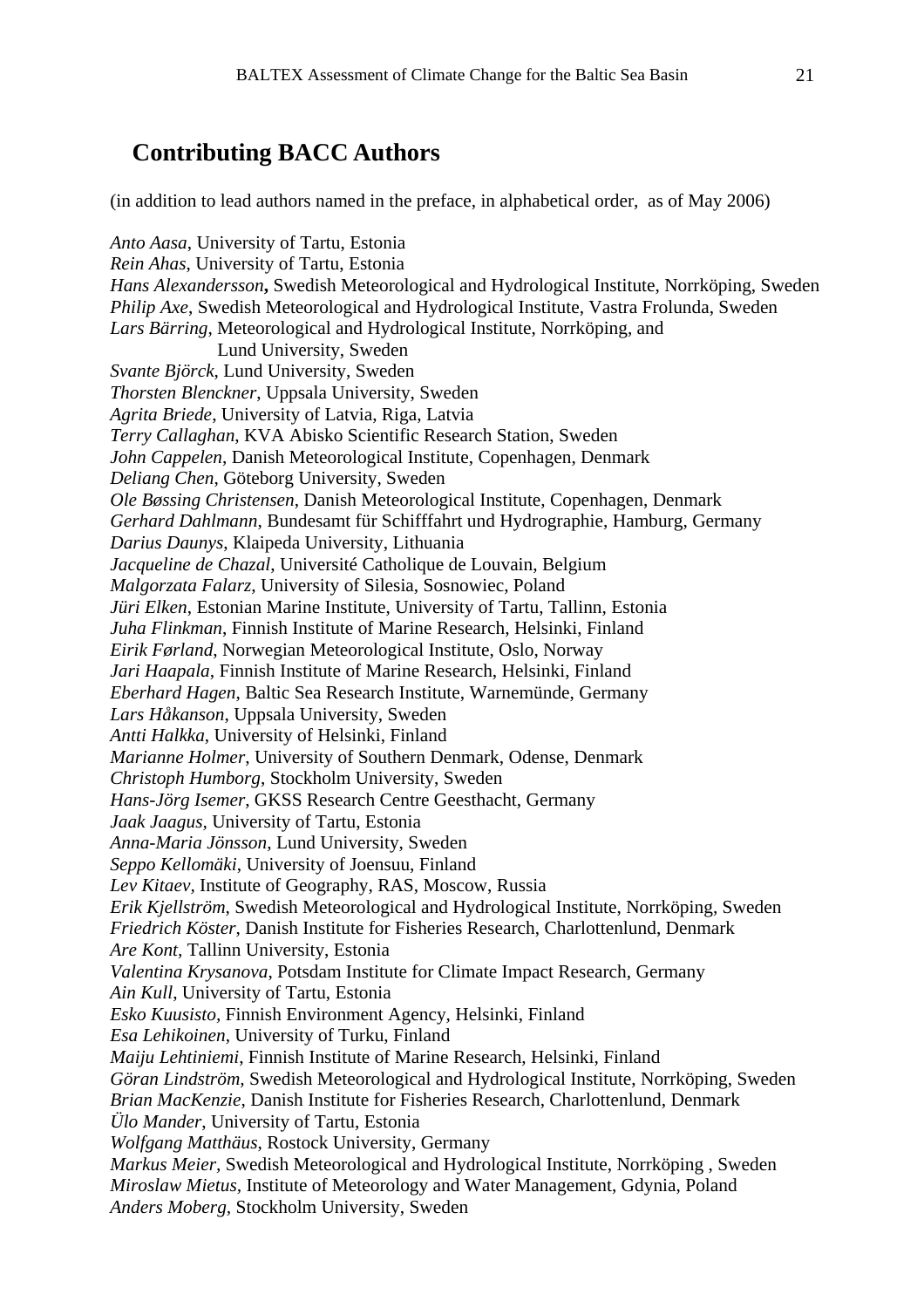*Christian Möllmann*, Danish Institute for Fisheries Research, Charlottenlund, Denmark *Flemming Møhlenberg*, Danish Hydrological Institute, Hørsholm, Denmark *Kai Myrberg,* Finnish Institute of Marine Research, Helsinki, Finland *Tadeusz Niedzwiedz,* University of Silesia, Sosnowiec, Poland *Tiina Nõges*, Estonian University of Life Sciences, Estonia *Peeter Nõges*, EC Joint Research Centre, Ispra, Italy *Øyvind Nordli,* Norwegian Meteorological Institute, Oslo, Norway *Sergej Olenin*, Klaipeda University, Lithuania *Kaarel Orviku,* Merin Ltd., Estonia *Zbigniew Pruszak,* Institute of Hydroengieneering, PAS, Gdansk, Poland *Maciej Radziejewski*, R. C. of Agriculture and Forest Environment, Poznan, Poland *Jouni Räisänen*, University of Helsinki, Finland *Egidijus Rimkus,* Vilnius University, Lithuania *Burkhardt Rockel*, GKSS Research Centre Geesthacht, Germany *Mark Rounsevell*, Université Catholique de Louvain, Belgium *Kimmo Ruosteenoja*, Finnish Meteorological Institute, Helsinki, Finland *Viivi Russak,* Tartu Observatory, Estonia *Ralf Scheibe*, Greifswald University, Germany *Doris Schiedek*, Baltic Sea Research Institute, Warnemünde, Germany *Corinna Schrum,* Hamburg University, Germany *Klaus Schwarzer*, University of Kiel, Germany *Henrik Skov*, Danish Hydrological Institute, Hørsholm, Denmark *Mikhail Sofiev*, Finnish Meteorological Institute, Helsinki, Finland *Wilhelm Steingrube*, Greifswald University, Germany *Ülo Suursaar,* University of Tartu, Estonia *Piotr Tryjanowski*, Adam Mickiewicz University, Poznan, Poland *Timo Vihma,* Finnish Meteorological Institute, Helsinki, Finland *Bodo von Bodungen*, Baltic Sea Research Institute, Warnemünde, Germany *Norbert Wasmund*, Baltic Sea Research Institute, Warnemünde, Germany *Joanna Wibig,* University of Lodz, Poland *Annett Wolf*, Lund University, Sweden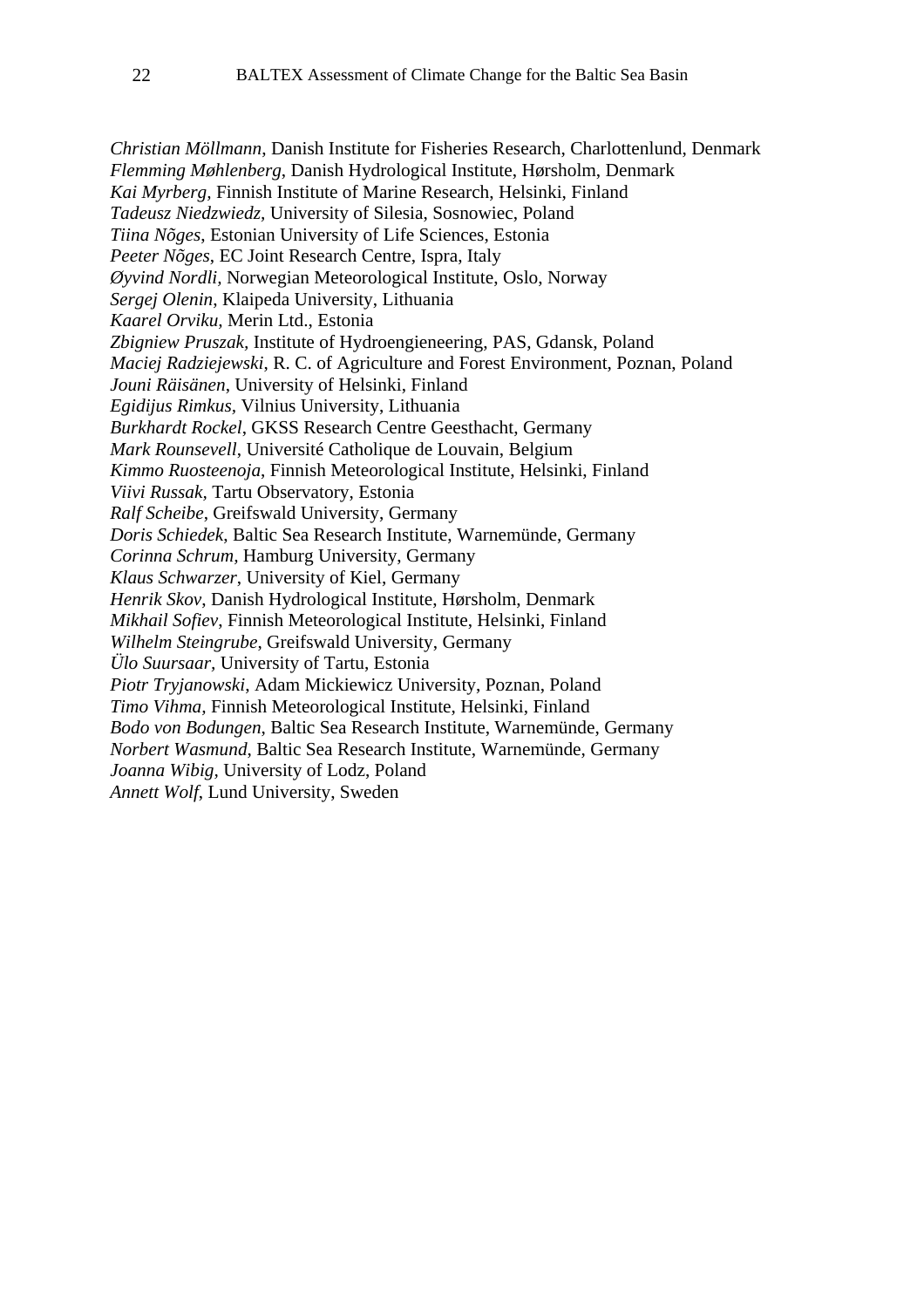### **BACC Science Steering Committee**

*Hans von Storch* (Chair) GKSS Research Centre Geesthacht, Germany *Sten Bergström* Swedish Meteorological and Hydrological Institute, Norrköping, Sweden *Jens Hesselbjerg Christensen* Danish Meteorological Institute, Copenhagen, Denmark *Eigil Kaas* Danish Meteorological Institute, Copenhagen, Denmark *Zbigniew W. Kundzewicz* Reseach Centre of Agriculture and Forest Environment, PAS, Poznan, Poland *Anders Omstedt* Göteborg University, Sweden *Jouni Räisänen* Helsinki University, Finland *Markku Rummukainen* Swedish Meteorological and Hydrological Institute, Norrköping, Sweden *Morten Søndergaard* Copenhagen University, Denmark *Bodo von Bodungen* Baltic Sea Research Institute, Warnemünde, Germany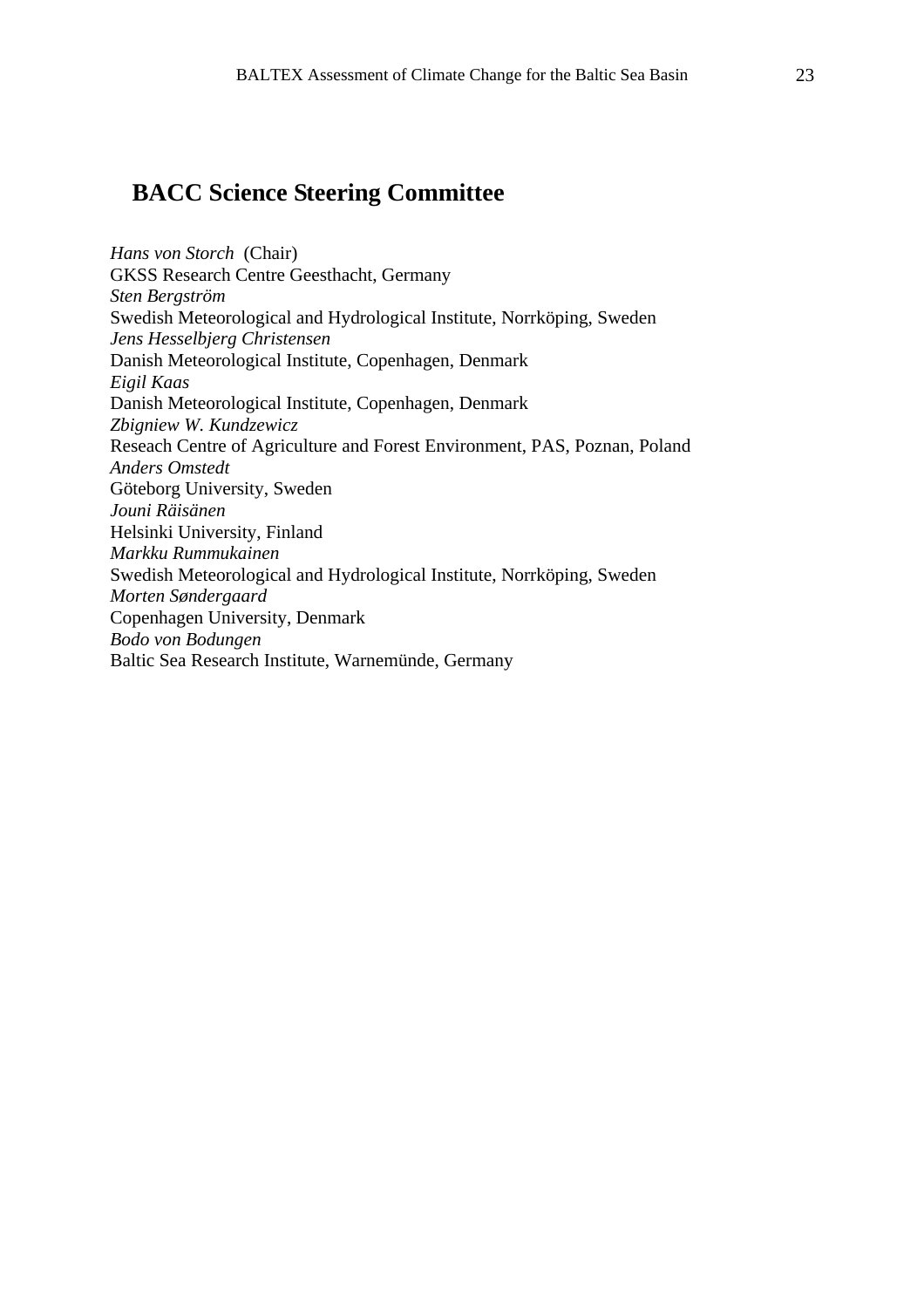### **International BALTEX Secretariat Publication Series**

#### ISSN 1681-6471

- **No. 1:** Minutes of First Meeting of the BALTEX Science Steering Group held at GKSS Research Centre in Geesthacht, Germany, 16-17 May, 1994. August 1994
- **No. 2:** Baltic Sea Experiment BALTEX Initial Implementation Plan. March 1995, 84 pages
- **No. 3:** First Study Conference on BALTEX, Visby, Sweden, August 28 September 1, 1995. Conference Proceedings. Editor: A. Omstedt, SMHI Norrköping, Sweden. August 1995, 190 pages
- **No. 4:** Minutes of Second Meeting of the BALTEX Science Steering Group held at Finnish Institute of Marine Research in Helsinki, Finland, 25-27 January, 1995. October 1995
- **No. 5:** Minutes of Third Meeting of the BALTEX Science Steering Group held at Strand Hotel in Visby, Sweden, September 2, 1995. March 1996
- **No. 6:** BALTEX Radar Research A Plan for Future Action. October 1996, 46 pages
- **No. 7:** Minutes of Fourth Meeting of the BALTEX Science Steering Group held at Institute of Oceanology PAS in Sopot, Poland, 3-5 June, 1996. February 1997
- **No. 8:** *Hydrological, Oceanic and Atmospheric Experience from BALTEX.* Extended Abstracts of the XXII EGS Assembly, Vienna, Austria, 21-25 April, 1997. Editors: M. Alestalo and H.-J. Isemer. August 1997, 172 pages
- **No. 9:** The Main BALTEX Experiment 1999-2001 *BRIDGE*. Strategic Plan. October 1997, 78 pages
- **No. 10:** Minutes of Fifth Meeting of the BALTEX Science Steering Group held at Latvian Hydro-meteorological Agency in Riga, Latvia, 14-16 April, 1997. January 1998
- **No. 11:** Second Study Conference on BALTEX, Juliusruh, Island of Rügen, Germany, 25-29 May 1998. Conference Proceedings. Editors: E. Raschke and H.-J. Isemer. May 1998, 251 pages
- **No. 12:** Minutes of 7<sup>th</sup> Meeting of the BALTEX Science Steering Group held at Hotel Aquamaris in Juliusruh, Island of Rügen, Germany, 26 May 1998. November 1998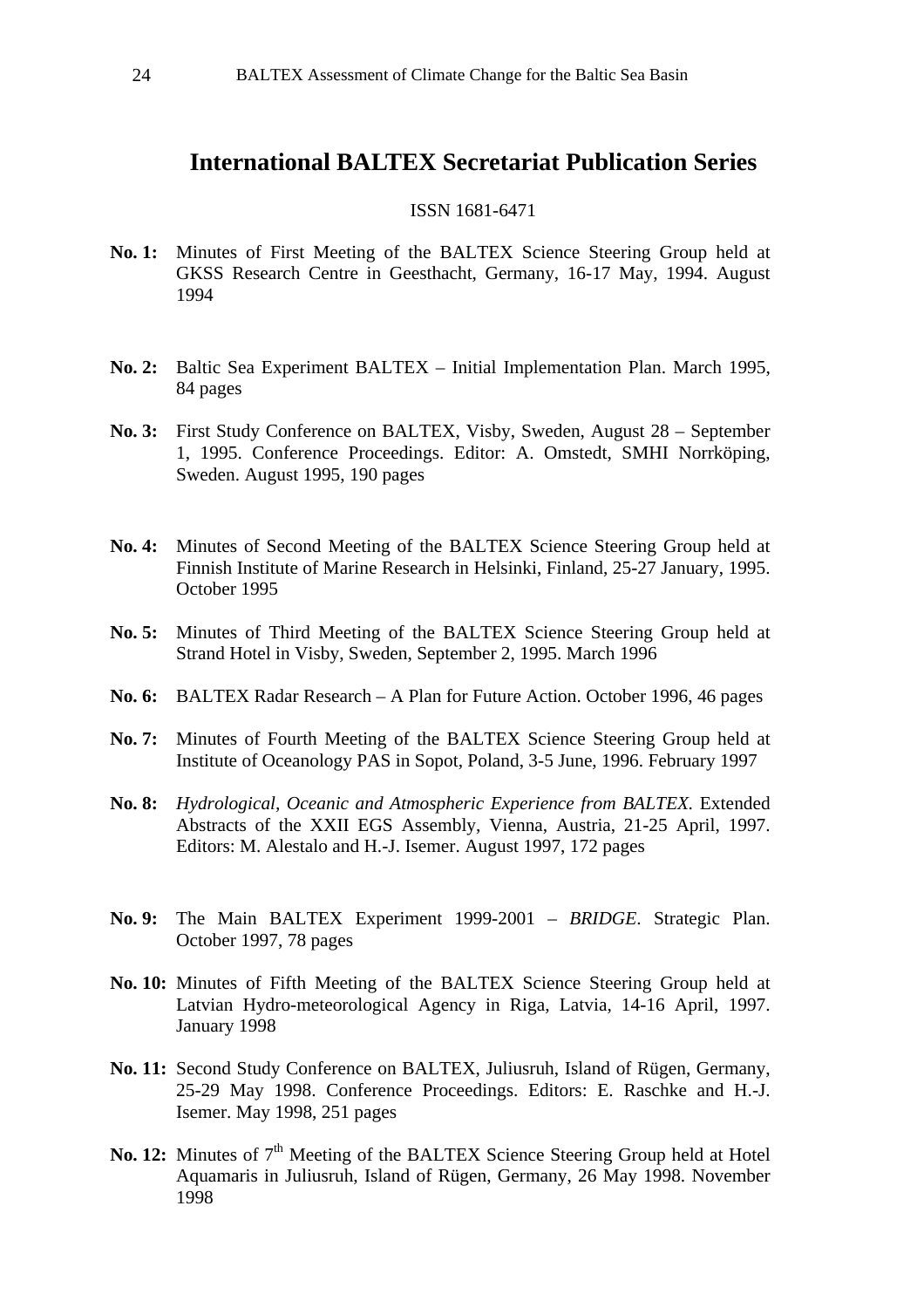- No. 13: Minutes of 6<sup>th</sup> Meeting of the BALTEX Science Steering Group held at Danish Meteorological Institute in Copenhagen, Denmark, 2-4 March 1998. January 1999
- **No. 14:** BALTEX BASIS Data Report 1998. Editor: Jouko Launiainen, 96 pages. March 1999.
- **No. 15:** Minutes of 8<sup>th</sup> Meeting of the Science Steering Group held at Stockholm University in Stockholm, Sweden, 8-10 December 1998. May 1999
- No. 16: Minutes of 9<sup>th</sup> Meeting of the BALTEX Science Steering Group held at Finnish Meteorological Institute in Helsinki, Finland, 19-20 May 1999. July 1999
- **No. 17:** Parameterization of surface fluxes, atmospheric planetary boundary layer and ocean mixed layer turbulence for BRIDGE – What can we learn from field experiments? Editor: Nils Gustafsson. April 2000
- **No. 18:** Minutes of 10<sup>th</sup> Meeting of the BALTEX Science Steering Group held in Warsaw, Poland, 7-9 February 2000. April 2000
- **No. 19:** BALTEX-BASIS: Final Report, Editors: Jouko Launiainen and Timo Vihma. May 2001
- **No. 20:** Third Study Conference on BALTEX, Mariehamn, Island of Åland, Finland, 2-6 July 2001, Conference Proceedings. Editor: Jens Meywerk, 264 pages. July 2001
- **No. 21:** Minutes of 11<sup>th</sup> Meeting of the BALTEX Science Steering Group held at Max-Planck-Institute for Meteorology in Hamburg, Germany, 13-14 November 2000. July 2001.
- **No. 22:** Minutes of 12<sup>th</sup> Meeting of the BALTEX Science Steering Group held at Royal Netherlands Meteorological Institute (KNMI), De Bilt, The Netherlands, 12-14 November 2001. April 2002.
- No. 23: Minutes of 13<sup>th</sup> Meeting of the BALTEX Science Steering Group held at Estonian Business School (EBS), Centre for Baltic Studies, Tallinn, Estonia, 17-19 June 2002. September 2002.
- **No. 24:** The eight BALTIMOS Field Experiments 1998-2001. Field Reports and Examples of Measurements. Editors: Burghard Brümmer, Gerd Müller, David Schröder, Amélie Kirchgäßner, Jouko Launiainen, Timo Vihma. April 2003, 138 pages.
- **No. 25:** Minutes of 14<sup>th</sup> Meeting of the BALTEX Science Steering Group held at Lund University, Department of Physical Geography and Ecosystems Analysis, Lund, Sweden, 18 - 20 November 2002. May 2003.